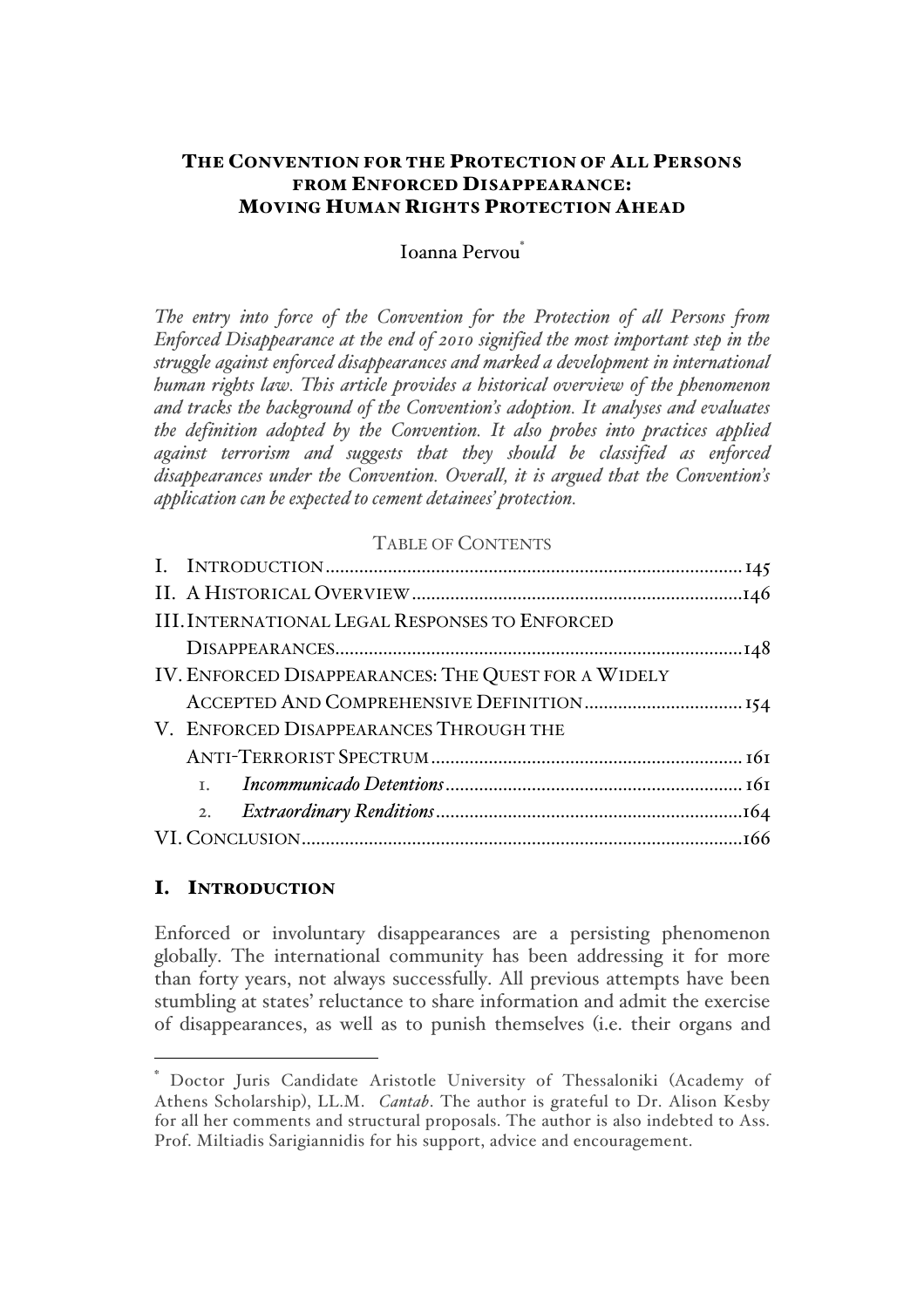agents involved therein). Thereby there was not any international legal framework for years and only fragmented regional efforts had been recorded. Still, disappearances' complexity has turned into a retarding factor for the complete legal response to the phenomenon. Unlike torture and extraordinary executions, disappearances cannot be easily conceptualized and further captured in a definition. As a result, only the systematic study of the phenomenon's historical background can determine its specificity. States, or more precisely governments, have developed a number of practices which varied slightly, yet significantly, to erase the traces of those they considered opponents; opponents being determined mainly by their political beliefs or solely by their race. As a matter of fact, any legal response should cover all forms a disappearance could take and offer the maximum protection to any potential victim. The legal imprint of the phenomenon should correspond to all factual combinations and at the same time avoid a descriptive character. These are the pillars the 2007 United Nations Convention on Enforced Disappearances lies on. The international community has learnt its lesson well and took a holistic approach on the phenomenon of enforced disappearances. The definition provided takes into account the historical aspects of disappearances and aims to comprise all contemporary methods applied by states currently. In this sense, the Convention's definition serves a double goal: first, to demonstrate the distinct character of the phenomenon and protect all persons from the standardized methods reported so far and secondly to prevent the emergence of novel practices of disappearances. Regarding the first goal, there is little doubt for the Convention's success; however as disappearances remain in reality there are still challenges to be resolved. In this respect, the practices states apply to investigate terrorist acts incorporate elements of disappearances and raise the question whether they could fall within the Convention's protective scope and be classified as enforced disappearances. Antiterrorist methods are a test for the Convention's applicability; uncharted waters which need to be further explored. All told, the Convention's value depends primarily on its applicability to current developments in public international law.

### II. A HISTORICAL OVERVIEW

The term 'enforced disappearances' (desapararición forzada) was introduced by Latin American  $NGOs[r]$  to encapsulate a phenomenon that occurred in South America in the second half of the 20th century. For some authors this term is 'a euphemism' $[2]$  for describing a series of severe human rights violations. Moreover, enforced disappearances are considered a recent addition to the human rights agenda, $\{3\}$  and it has attracted global concern principally because of the large number of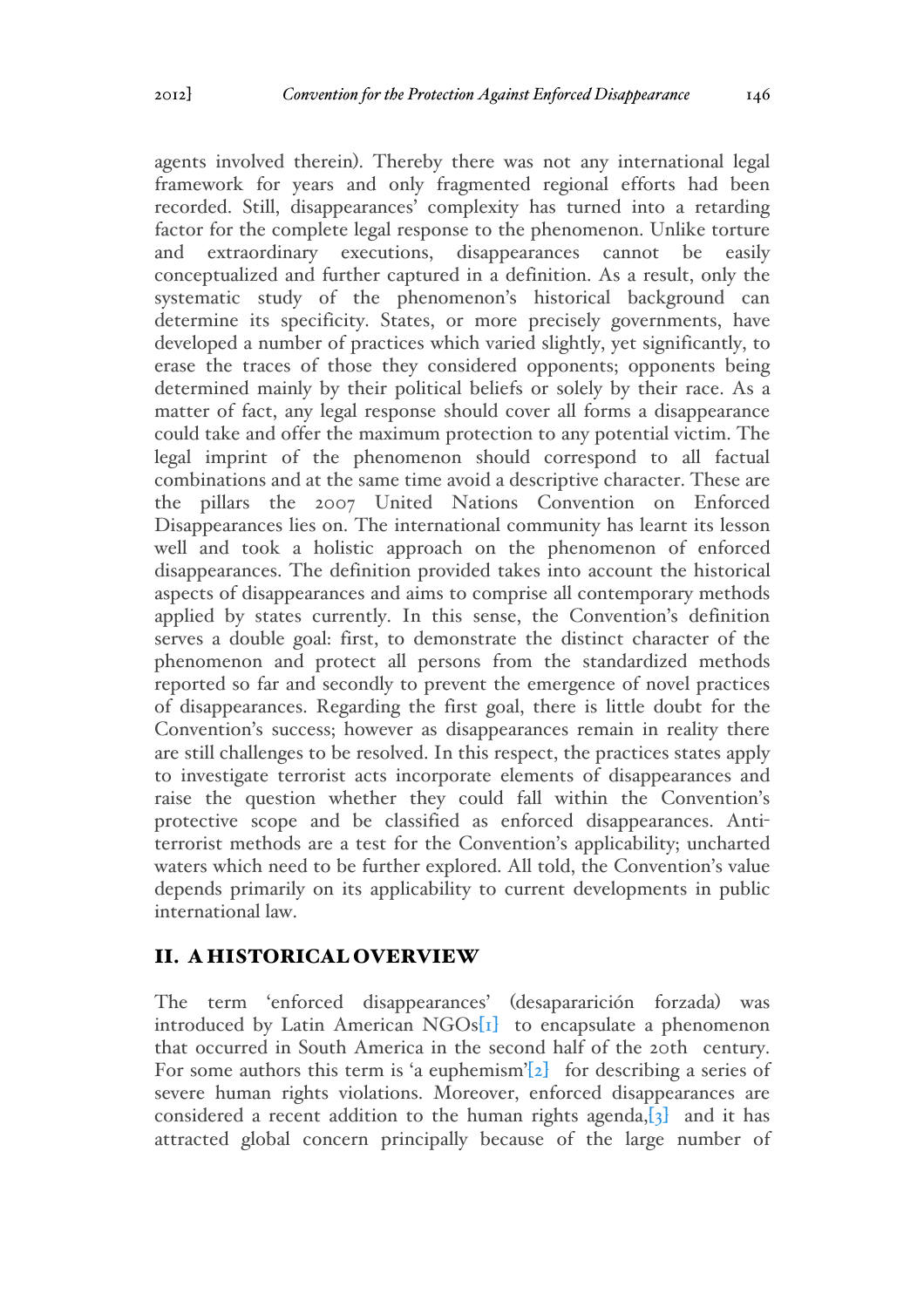victims.

Enforced disappearances were recorded for the first time during World War II, when thousands were disappeared due to the policy of the 'Night and Fog Decree' (known as the 'Keitel Order').[4] In that case, Adolf Hitler ordered the transfer of people who were deemed dangerous for the security of the Third Reich to the concentration camps in Germany. Vanishing without leaving a trace and providing information was thought to be an appropriate measure for the intimidation of the potential enemies of the Reich.

This Gestapo policy later spiraled in Latin America taking the form of a systematic, governmental practice; this practice aimed at the suppression of political opposition, since it was considered a threat to national security.[5] More specifically, during the 1960s and the 1970s, and especially within the political context of the Cold War, military juntas seized power in most Latin American countries. The majority of those military juntas were serving the establishment and preservation of a capitalist system based upon foreign investments. These dictatorships are usually referred to as 'bureaucratic – authoritarian' regimes. This term emphasizes the fact that the Latin American dictators did not aim to dissolve public institutions, but on the contrary to use them in favour of their regime. Consequently, at some level the term 'enforced disappearances' is also a synonym for the incessant use of military force to obliterate any form of opposition and to ensure public order. In this setting, enforced disappearances proved to be an effective measure for the sustainability of the military juntas.

Overall, the juntas sought to terrorize people in order to establish civil obedience. Therefore, the authorities turned against civilians regardless of their ideology making disappearances a part of everyday life in Latin America. Governments elaborated a very specific and detailed mode of operation. The victims were usually carried off from their homes in the presence of their families. Then they were transferred to secret detention centers where they were tortured to death. Torture was not an interrogation method but rather a means of dehumanizing the detainees, before death. The military applied unlimited torture, although they did not aim to extract information or obtain confessions from the victims. They viewed torture as part of their mission to cleanse society politically; opponents had to be punished before executed. The authorities refused to inform the victims' relatives of their fate and denied their detention. Most of the cases ended in extrajudicial executions and very few victims survived and reappeared.[6] This situation raised the concern of the Inter-American Commission on Human Rights (IACommHR). After making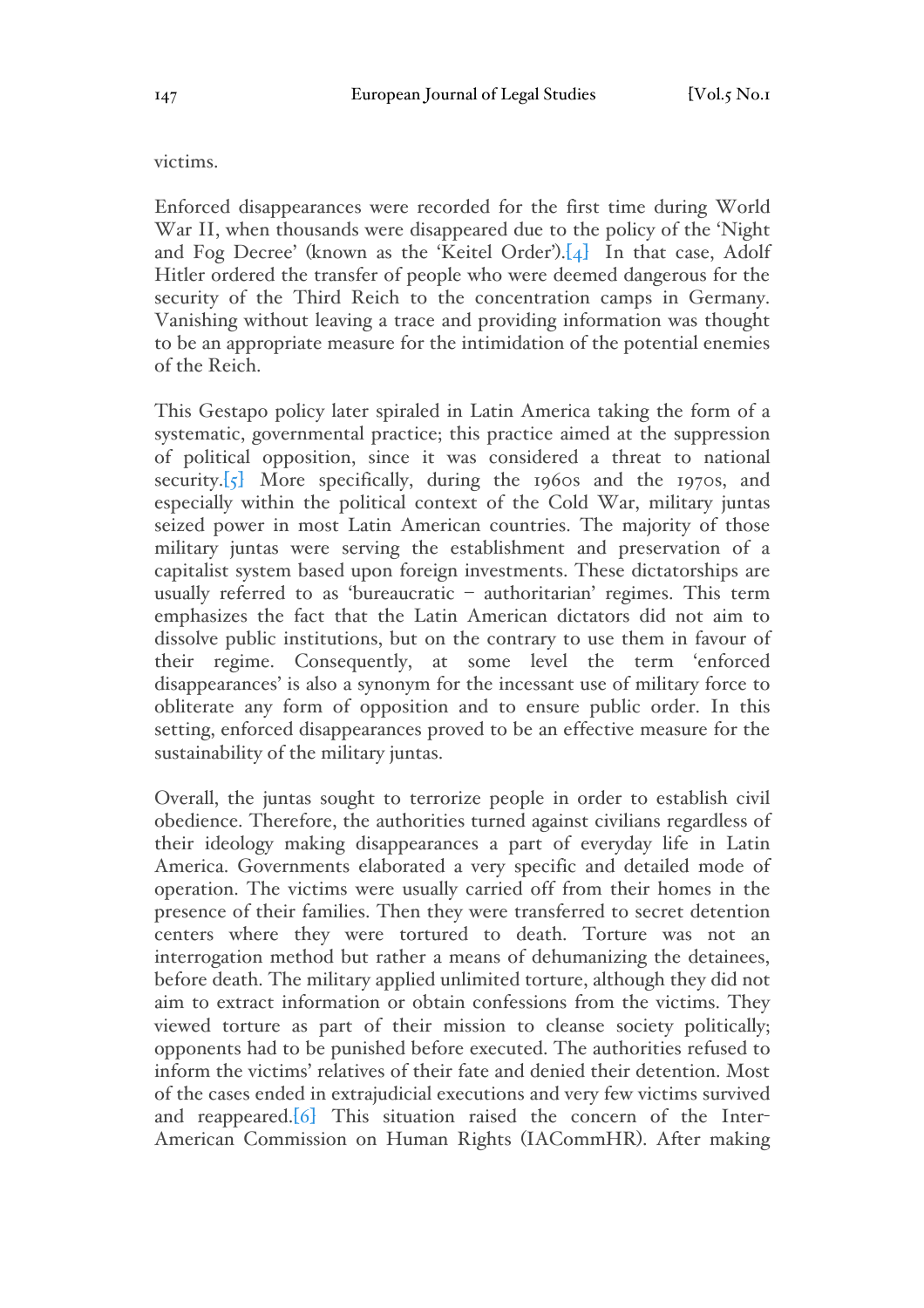reference to Argentina's 'disappeared' in 1978 it began to report on disappearances in Guatemala and Chile, encountering unsurprisingly the regimes' unwillingness to cooperate.[7]

Nevertheless enforced disappearances soon spread beyond Latin America. By way of example, during the 1970s many individuals' status was also unknown in Cyprus, as a result of the 1974 Turkish military intervention. However, these victims are not referred to as 'disappeared persons' but as 'missing' or 'persons unaccounted for', to demonstrate the difference between the causes of their disappearance.[8] This pattern suggests that enforced disappearances were mainly 'attributable to political reasons'.[9] The Philippines is another example where disappearances served as a tool against political opposition. During the Marcos Dictatorship (1971-1986) the country suffered from innumerous disappearances which were systematically applied from 1976 onwards. Hence, enforced disappearances are not a regional phenomenon or one rooted only in regimes perpetrating atrocities. It also occurs in countries with long-standing internal conflicts. [10] In other cases, enforced disappearances are used by governments to decimate indigenous populations $\begin{bmatrix} \Pi \end{bmatrix}$  or they are associated to gender-based violence supported by the authorities.[12]

Consequently, the phenomenon has troubled the international community as it continues to proliferate and because the perpetrators usually remain unpunished. For over forty years, the international community struggles for a viable legal response to enforced disappearances. Its responses, though, have not always been to the benefit of the victims, or as influential as victims and their relatives would expect. Finally, the 2007 Convention seems to satisfy both states and civil society and to enhance all persons protection from disappearances.

# III. INTERNATIONAL LEGAL RESPONSES TO ENFORCED DISAPPEARANCES

In the beginning, the international community treated the phenomenon of enforced disappearances *in casu* by appointing ad hoc Working Groups to monitor the application of human rights standards in Chile and Cyprus. Soon it became clear that a holistic approach was necessary and the General Assembly adopted resolution 33/173 on 'Disappeared Persons'[13] requesting the Human Rights Commission to 'consider the question of disappeared persons with a view to making appropriate recommendations'.[14] Thereinafter, the ECOSOC requested both the Commission on Human Rights and the Sub-Commission on Prevention of Discrimination and Protection of Minorities 'to consider the subject and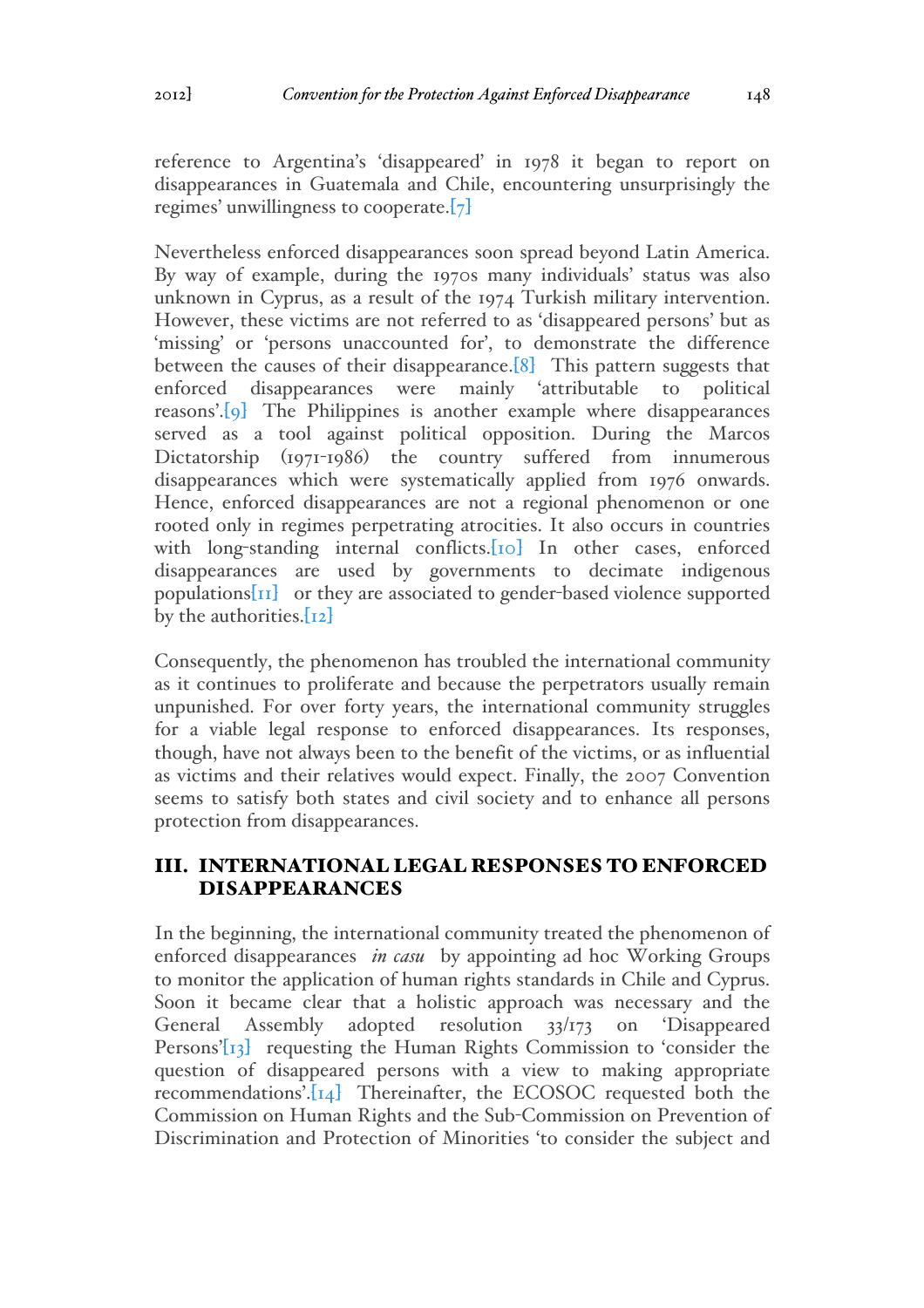make recommendations to the Commission on Human Rights'.[15] The Sub-Commission recommended the establishment of a group of experts to collect 'all the information … and to make the necessary contacts with the Governments and the families concerned'.[16] The United Nations Working Group on Enforced or Involuntary Disappearances (UNWGEID) was established with a resolution adopted without a vote by the Commission on Human Rights. $[T7]$ 

The establishment of the UNWGEID was not an easy task. As soon as disappearances became part of the UN human rights agenda, tensions grew between states over the appropriate way to address the phenomenon. The drafting of a legally binding instrument was out of the question for almost all delegations, because the phenomenon was relatively new in the international plane and there was a lack of knowledge about the issue.[18]

However, the majority of states had realized that there should be an international response to enforced disappearances and so they suggested the establishment of a thematic mechanism, the UNWGEID. By contrast, states that applied the policy of enforced disappearances (like Argentina and Uruguay) opposed the creation of the mechanism; instead, they preferred the adoption of resolutions which would only acknowledge the existence of enforced disappearances. At that point it was the dedication of human rights NGOs to achieve a long-term solution that proved instrumental. Having secured political and diplomatic support by the American delegation, [19] they tried to rouse public concern on enforced disappearances and pressure governments to reach an agreement. To this end they organized campaigns on enforced disappearances and released particular details on the applied governmental practices.[20] These activities in conjunction with incessant lobbying paved the way for the establishment of the UNWGEID. Even states that were initially opposing to its creation, finally conceded to it, as it was the only way to avoid further criticism of their policies. Overall, certain states considered the UNWGEID an important step against enforced disappearances, whereas others saw it as the least problematic approach on the topic.[21] Still, even under these circumstances, the creation of the UNWGEID reveals a conscious and alarmed international community.

In this context, the UNWGEID's mandate depended much on international politics. Indeed, the Group had a narrow but clear mandate to deal with disappearances that involved a degree of governmental involvement and liability. At the same time, it decided not to address disappearances associated with armed conflicts.[22] It also 'decided to approach its tasks in a humanitarian spirit', $[23]$  meaning that in the context of Cold War it should not get involved in or criticize the member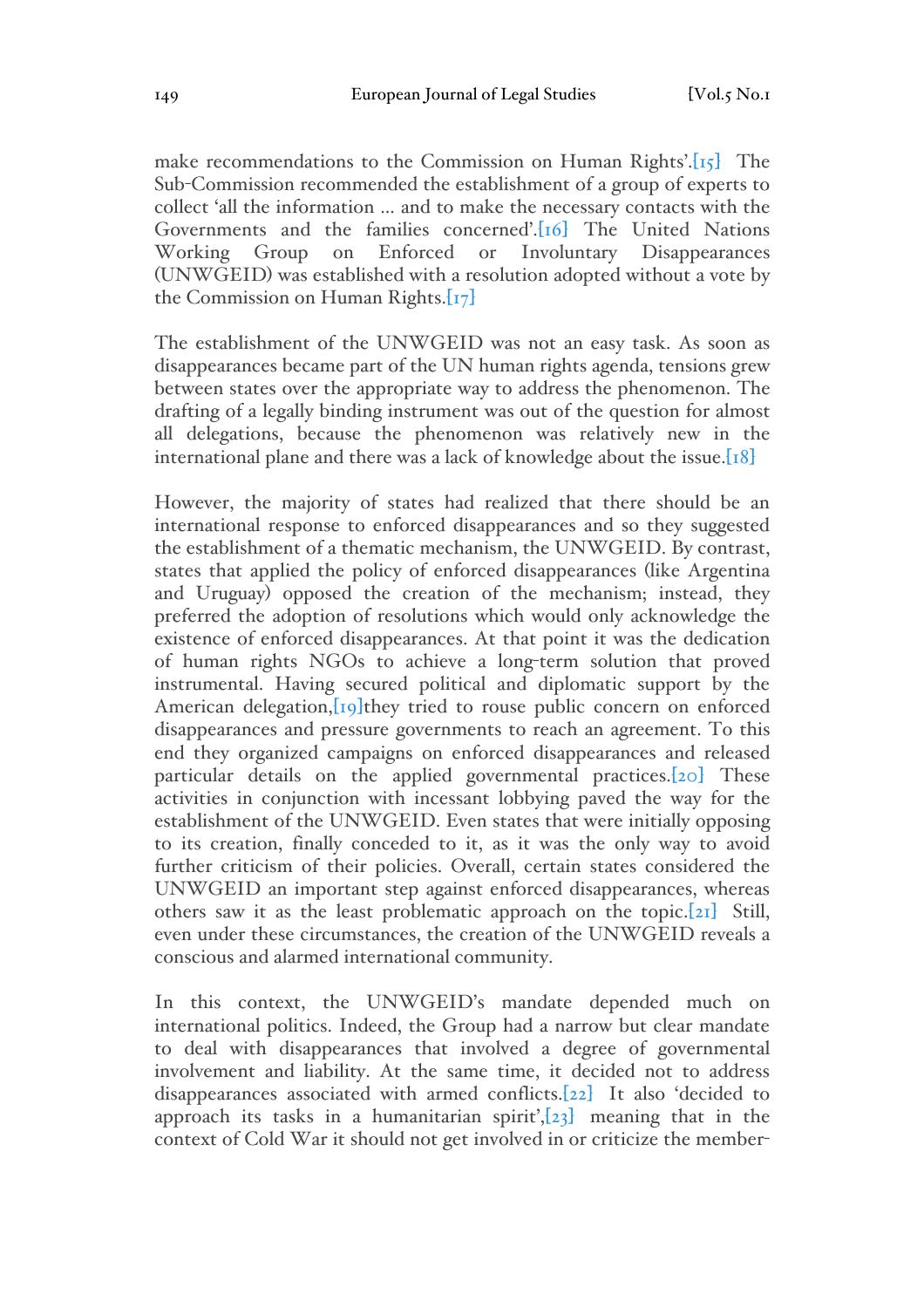states' domestic politics. It would instead seek governmental cooperation in order to function as a third party between the families of the disappeared and the liable governments. Thereafter the UNWGEID was heavily criticized for its dubious approach to the problem both by several human rights NGOs and authors. However, it was not the chosen approach that caused dissatisfaction, but the low rate of the cases that were resolved and the growing number of enforced disappearances worldwide.[24]

Apart from the UNWGEID's attempts to provide answers for the victims' fate, their relatives continued seeking the truth, either individually or through associations they had created. In a number of cases, their quest for justice led them to submit communications to the Human Rights Committee (HRC) under Article 5 of the Optional Protocol to the International Covenant on Civil and Political Rights (ICCPR).

The views of the HRC set the foundations for the protection of individuals. In the first communication considered (*Eduardo Bleier v Uruguay*)[25] it found breaches of Articles 6, 7 and 10 of the ICCPR and held state authorities responsible for the fate of the individual.[26] The importance of HRC's conclusions lies in the reversal of the burden of proof that it established in cases of disappeared people. $[27]$  The HRC held constantly that state parties have by definition more access to the necessary information than the individuals and their insufficient responses turn in favour of the complainants. The HRC also stated that the parties' undertaking to provide the Committee with the requested information follows their positive obligation to conduct full investigations as to the fate of the disappeared.[28] Unfortunately, the HRC's lack of enforcement capacity has proved to be an obstacle difficult to surmount. The 'naming and shaming' strategy that has been developed by the HRC seems to be an inadequate tool to deter enforced disappearances, let alone that this process was still in its infancy at that time. Therefore, it signaled a considerable advance when the Inter-American system for the protection of human rights accepted the challenge to cope with enforced disappearances and bring the perpetrators to justice.

The Inter-American Court of Human Rights (IACHR) proved to be a leading authority in disappearances. On 23 July 1988 the IACHR held a 'landmark ruling'[29] concerning the *Velásquez Rodriguez Case*.[30] The case is of paramount importance not only regarding the domain of enforced disappearances, but also for the protection of human rights in the Inter-American system in general, since it was the first time that the IACHR applied its compulsory jurisdiction in a contested case.[31] Moreover, the case is pivotal because the Court established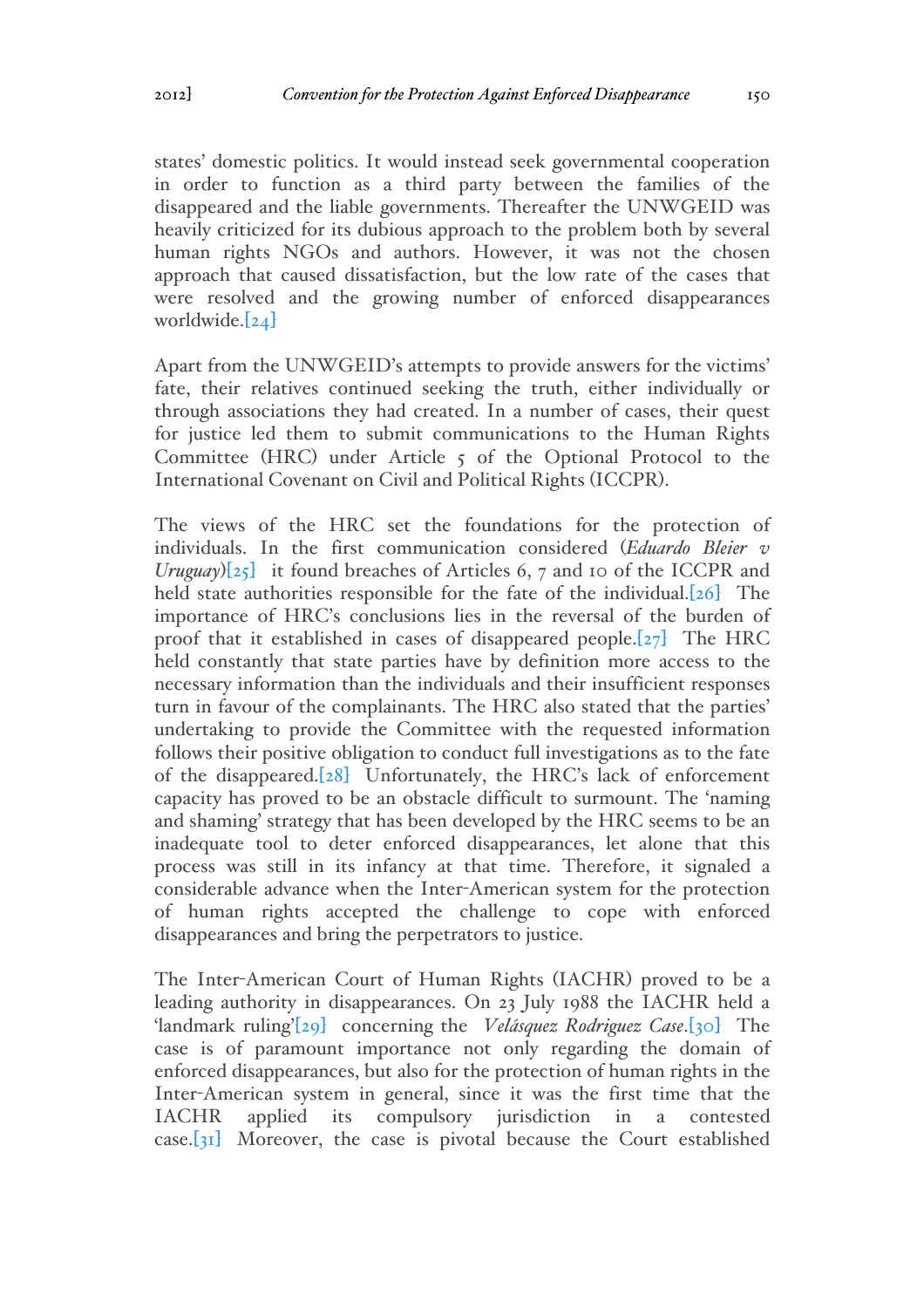special evidential standards regarding the practice of enforced disappearances and for the first time a state was held responsible for performing disappearances. More specifically, the Court lowered the required threshold of evidence as it acknowledged that one of disappearances' main aims is to efface all evidence  $\sqrt{32}$  and held that 'circumstantial evidence, indicia, and presumptions may be considered, so long as they lead to conclusions consistent with the facts'.<sup>[33]</sup> In a unanimous ruling it found Honduras responsible for the disappearance of the victim. In doing so it declared the violation of several rights of the ACHR, as disappearances were not stipulated *per se* in the Convention. Furthermore, the Court held that the violation of these rights was in direct conjunction with the obligation of state parties of the ACHR to organize their legal orders in a way that it guarantees the protection of human rights (Article 1(1)). Consequently, it was established that enforced disappearances were violating the ACHR's values, *in toto*.[34]

The ruling created a leading precedent for the Inter-American legal order and confirmed the awareness of this regional community on enforced disappearances. The Court used exactly the same argumentation in the cases to follow and pinpointed that their common feature is the purpose of weakening political opponents[35] and intimidating the population.[36] It regarded disappearances as part of a general and systematic practice applied by governments. The Court, though, drew away from this line of argumentation in some of the ensuing cases of enforced disappearances it dealt with, with the view to strengthen the procedural aspects of the trials. In the case of *Caballero-Delgado and Santana v. Colombia* the Court affirmed that disappearances may arise on an occasional basis and not as part of a systematic practice. $[37]$  In this case, uncontested evidence was presented on behalf of the victims regarding their disappearance and subsequent execution. The existence of strong evidence determined the Court's decision to a great extent. By contrast, in cases where evidence was insufficient to either indicate a governmental practice on disappearances or the victims' mistreatment and suffering, the Court did not pronounce a violation of the ACHR.[38]

The plethora of reported cases revealed the phenomenon's diffusion as well as the cruelty it entailed. The attempts of the HRC and the IACHR to deal with enforced disappearances stumbled at the lack of established international standards that would provide for a common understanding and legal basis. It gradually became evident that the phenomenon of enforced disappearances could not be captured by reference to already existing norms. The need for a more thorough and effective approach, based on a set of basic legal principles was evidently obvious.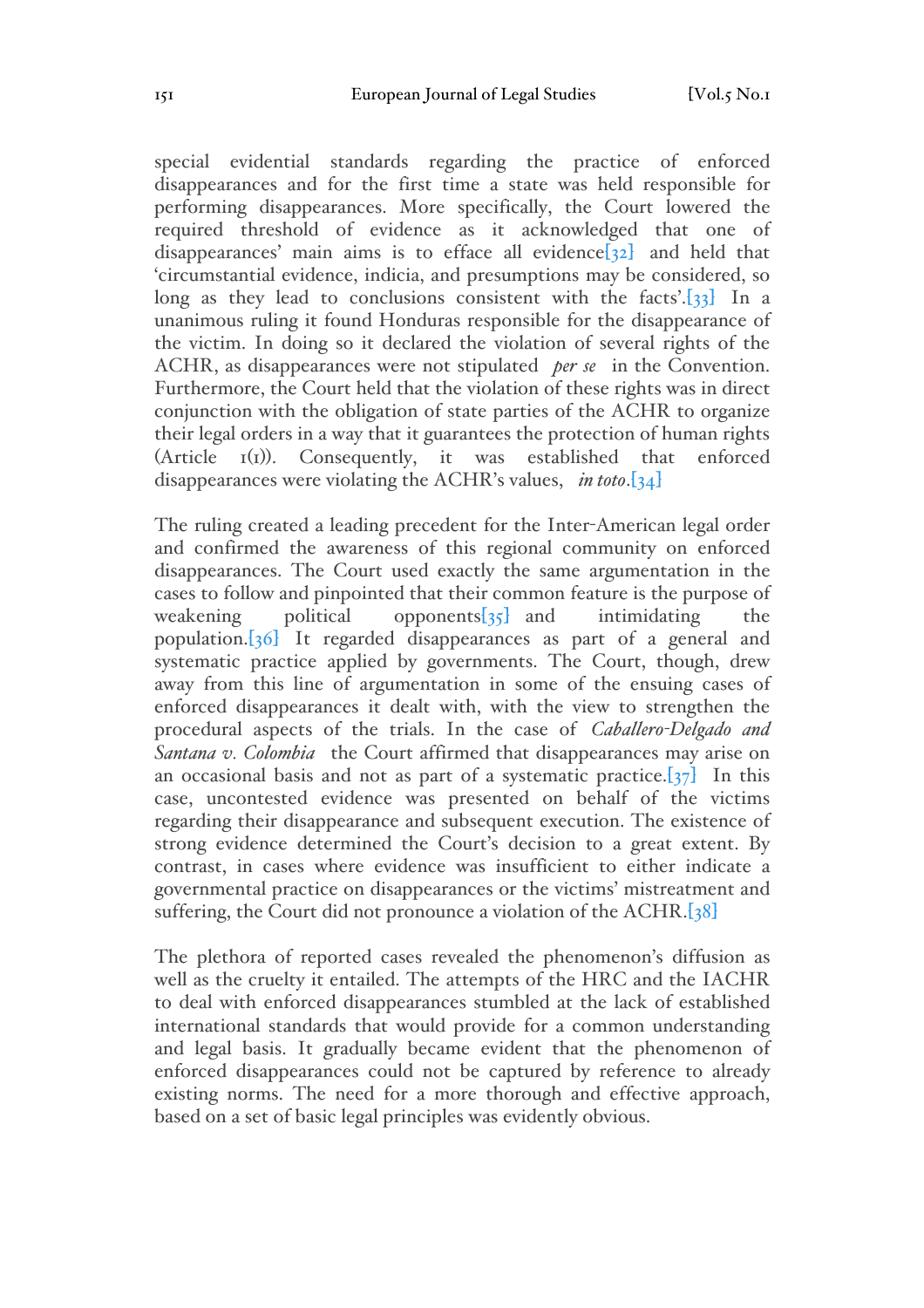The international community took prompt action leading to the adoption of the 1992 UN Declaration on the Protection of all Persons from Enforced Disappearances (hereinafter 1992 Declaration).[39] Some of the factors which finally led to the adoption of the Declaration include public awareness and the constant pressure from NGOs towards the drafting of Conventions on Enforced Disappearances, the adoption of the Convention Against Torture (CAT 1984) and the recommendations made by the UNWGEID.[40] Soon after the Declaration, the Organization of American States (OAS) adopted the Convention on Forced Disappearance of Persons.[41] It was the first legally binding document, which tackled the phenomenon directly, tailored to the idiosyncrasy of the regional plane it was designed for. Overall, this Convention enhanced the Inter-American system for the protection of human rights and promoted democratization in Latin America countries.

All the same, there were a few occasions where international courts displayed very 'limited understanding of the phenomenon' $[42]$  as they applied formalistic criteria. This happened particularly when the European Court of Human Rights (ECHR) first dealt with enforced disappearances in 1998. As discussed below, the ECHR's jurisprudence proved inconsistent with the approach of the HRC and the IACHR so far. It may be said that different circumstances ask for a different approach, yet there were some instances when the Court's judgments were simply deficient. The vast majority of the cases tried by the ECHR were related to Turkey. They were associated with the internal disturbances in the south-eastern region of the country, which is mostly populated by Kurds. $[43]$  The Court, though, did not acknowledge that disappearances were systematically practiced there and tried them on an *ad hoc* basis. Its approach diverged from the one already established by the IACHR.[44] Moreover, in contrast to the approach of the IACHR and the HRC, the ECHR decided to apply high evidentiary standards. Thus, it did not accept that a reversal in the burden of proof was necessary and did not lower the evidentiary threshold as it demanded proof 'beyond reasonable doubt'. $[45]$  As a result, the applicants had to present information they could not access, which is in effect 'a sort of *probatio diabolica*'.[46] On top of that, the ECHR created a quantitative formula when it came to violations of the right to life. $[47]$  It held that the victims could be presumed dead only when a considerable period of time had passed without any news from the disappeared $[48]$  which left unanswered questions as to the status of people who disappeared not long ago. It was not until recently, that the ECHR adopted a more flexible approach and acknowledged the relation between enforced disappearance and the threat of death. In the case of*Baysayeva v. Russia* it held that disappearances are life-threatening, when the victims disappear under violent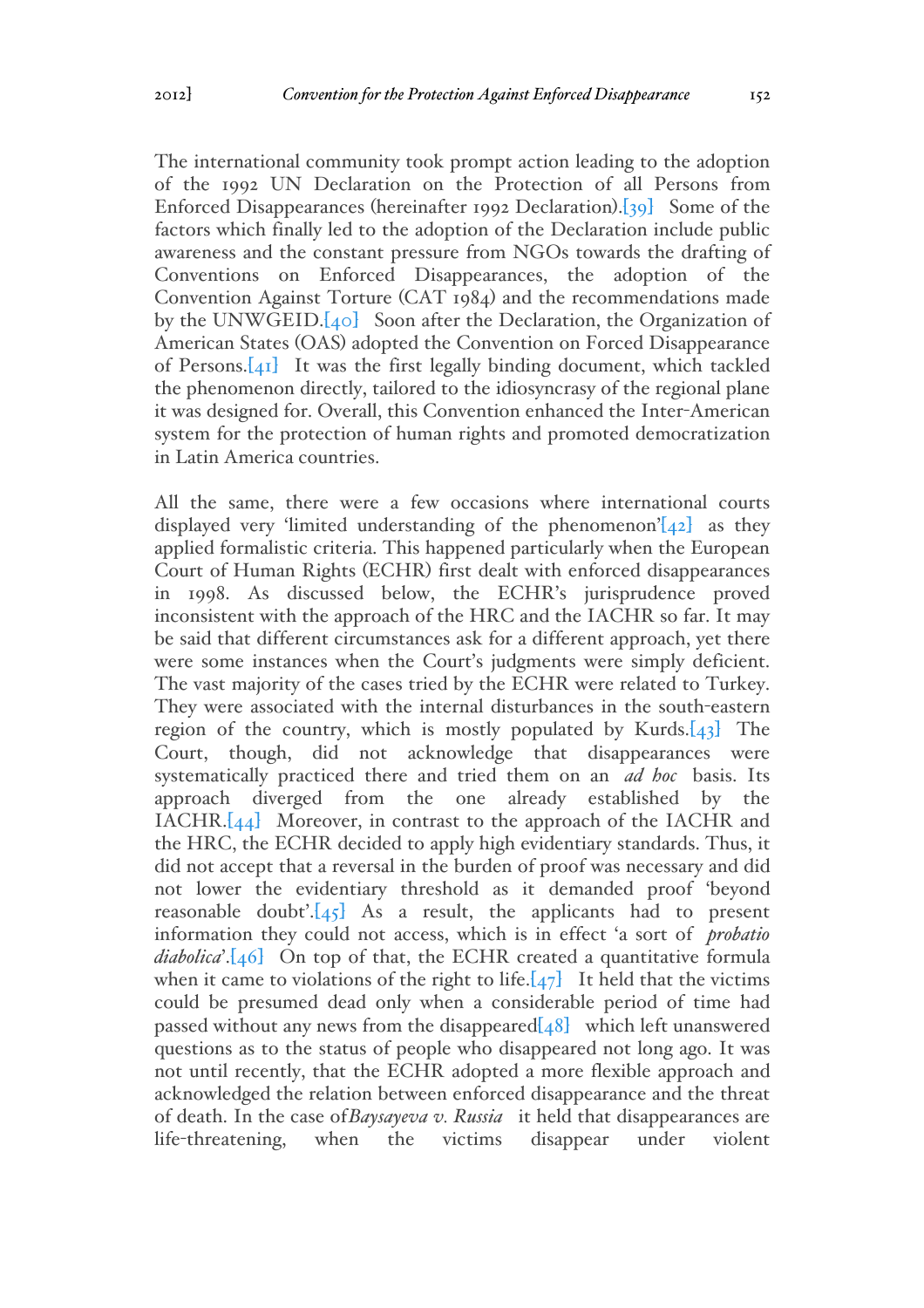$circumstances.[49]$  However, there are some positive aspects in the ECHR's jurisprudence, especially when it comes to member-states' duties under the European Convention of Human Rights (ECHR). The Court held that states have a duty to effectively investigate every case of disappearance. This duty emanates from the general obligation established under Article 2 of the ECHR to 'protect the right to life by law'. Therefore, member-states have to conduct prompt and profound investigations on the fate of the disappeared as soon as they take notice of it; their failure to do so constitutes a breach to the ECHR. In other words, the Court did not easily pronounce a violation of the right to life resulting from a disappearance, however it required states investigate the alleged violation,[50] compensating for its hesitance to presume the victims' deaths.

Despite serious developments on the international level – such as the adoption of the 1992 Declaration and the progressive evolution of jurisprudence – there were still unsolved issues, which hindered a satisfactory response to the phenomenon. Such inconsistencies could not be easily surmounted without a universal instrument which would directly address the main issues of the phenomenon. In 1998 the Sub-Commission on the Promotion and Protection of Human Rights adopted a Draft International Convention on the Protection of all Persons from Forced Disappearance $[51]$  (1998 Draft), which shed light on key aspects of the phenomenon. Moving forward and capitalising upon previous efforts, the Commission on Human Rights adopted without a vote resolution 2001/46, according to which an independent expert (Prof. Manfred Nowak, a former member of the UNWGEID) had to examine the existing international human rights' framework on enforced disappearances and report on the necessity of a 'legally binding normative instrument'.[52] Reaffirming the strong concern of the international community, the resolution established an 'Inter-sessional Open-ended Working Group (ISWG) to elaborate a draft legally binding instrument for the protection of all persons from enforced disappearance', $[53]$  having taken into consideration the recommendations of the expert. Professor Nowak concluded that a legally binding instrument was essential for establishing protection against disappearances, since there existed gaps regarding, *inter alia*, the definition of the term, the perpetrators' punishment and the phenomenon's prevention. Thus, he proposed three possible forms:

'a separate human rights treaty such as the draft convention, an optional protocol to the International Covenant on Civil and Political Rights, or an optional protocol to the Convention against Torture.' $\left[54\right]$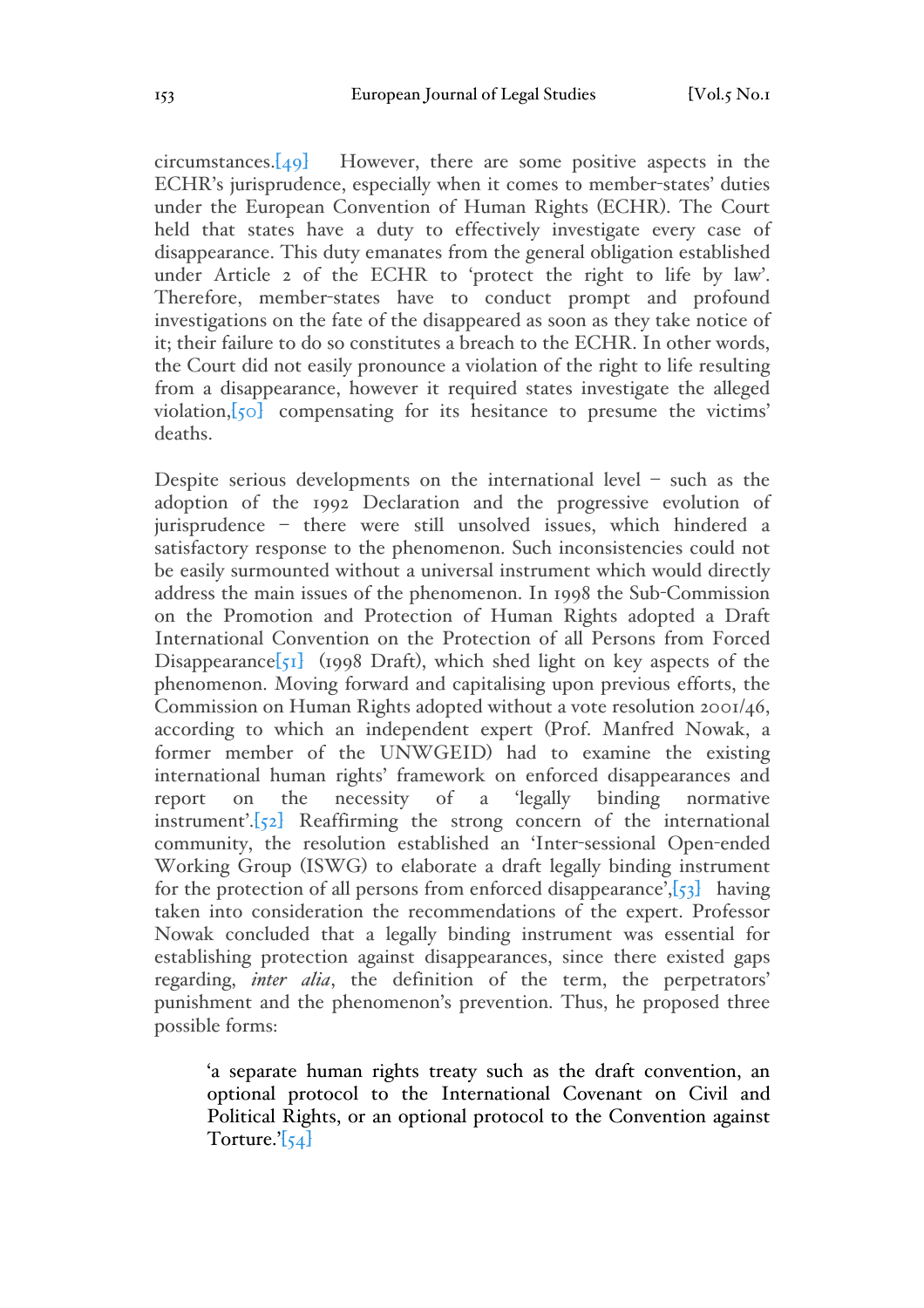It was then upon the ISWG to decide the form of the document. The Working Group decided that a separate treaty would be the most appropriate form  $\begin{bmatrix} 55 \end{bmatrix}$  and in 2005 it submitted a draft to the Commission on Human Rights.[56]

Finally, the International Convention for the Protection of All Persons from Enforced Disappearance (Convention) was adopted by the newly created Human Rights Council and consecutively by the Third Committee and the General Assembly.[57] It entered into force on 23 December 2010 and it now counts 32 members and 91 signatories. As the European Union representative stated during the GA Plenary Session, the Convention 'sends a strong political signal from the international community that this shameful and still widespread practice must come to an end'. $\left[58\right]$ 

Indeed, the Convention fills serious gaps in the protection against disappearances. The creation of the right not to be subjected to enforced disappearance alongside the definition of disappearance are probably the most important achievements of the Convention. The creation of a comprehensive, protective legal framework requires the phenomenon's crystallization. Accordingly, the Convention's definition is the starting point for understanding all persons' right not to be subjected to enforced disappearance, but also for grasping the concepts and values of the Convention.

## IV.ENFORCED DISAPPEARANCES: THE QUEST FOR A WIDELY ACCEPTED AND COMPREHENSIVE DEFINITION

The definition of enforced disappearances proved to be an issue of legal and political controversy.[59] During the last years, disappearances have been labeled by a diversity of characterizations, which were used almost indistinguishably.[60] As a result, once disappearances attracted international concern, shedding light on the content of the term proved to be a difficult task.

Human rights NGOs were the first to respond to the need for 'conceptual clarity'.[61] From the early 1980s, NGOs engaged in a strenuous quest for a definition; yet all definitions have been descriptive and followed an analytical approach of the practices developed by governments. The UN was also in search of a definition, but it did not come to any until the adoption of the 1992 Declaration. That definition came as the precursor of the one which states parties concluded in the 2006 United Nations'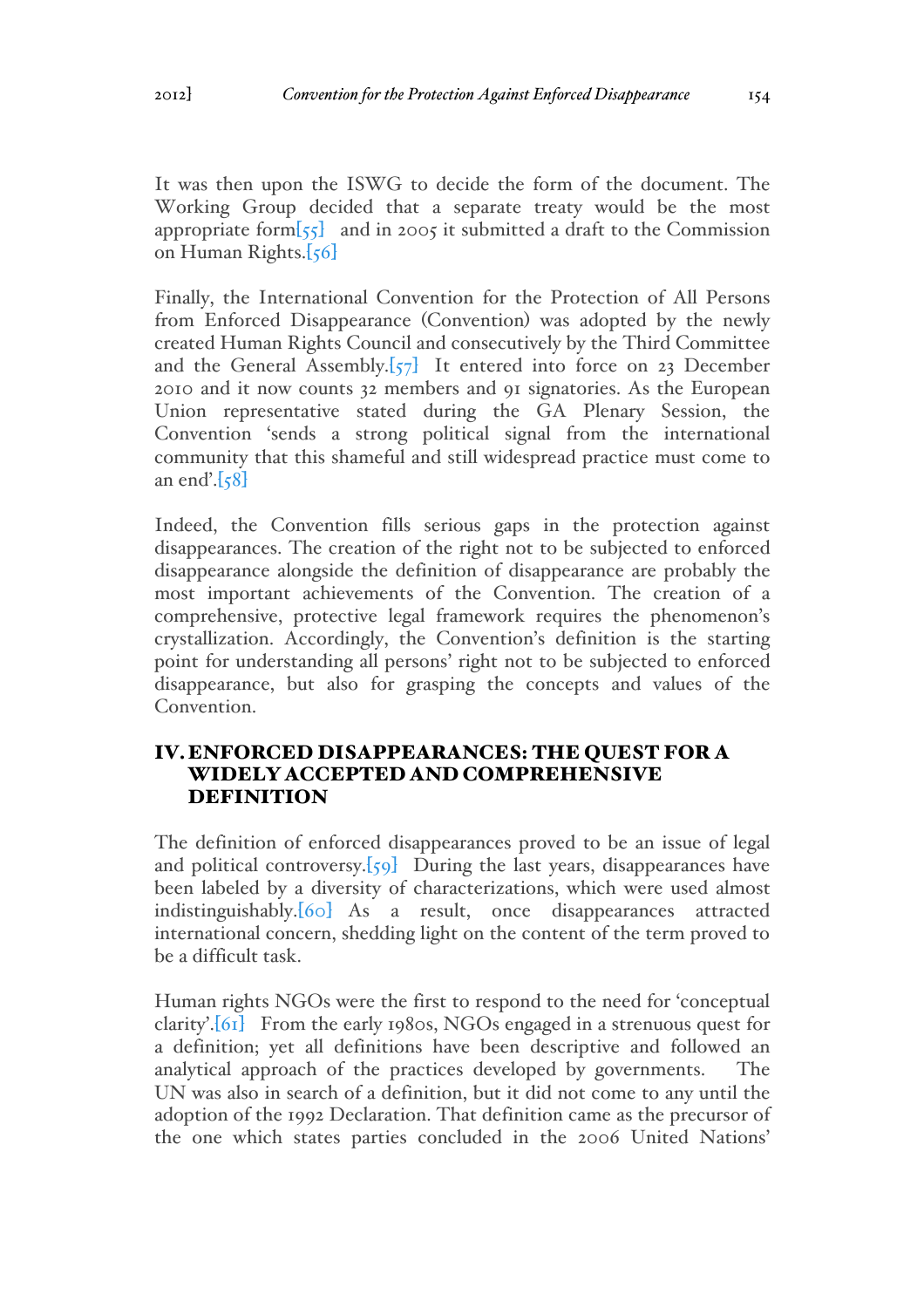Convention, however it was not a part of the Declaration itself, but only a preambular clause. The 1992 Declaration has proven instrumental, since it 'proclaims' itself 'as a body of principles for all states'[62] and is the first international document to declare that 'any act of enforced disappearance is an offence to human dignity', thus violating a series of human rights. Moreover, the act of enforced disappearance also constitutes an offence under criminal law. This conceptualization clearly illustrates the reasons why the 1992 Declaration was a landmark; it established a definition at the international level and stipulated that enforced disappearances should be treated as offences under the domestic legal orders. The indispensability of the definition is due to the fact that an offence (enforced disappearance) had been acknowledged. Thus a domestic legal order should prevent and punish such acts. Given this evident correlation between the definition and the offence and their parallel lives, it could be argued, that despite its preambular placement, the definition has been functionally incorporated into the main part of the Declaration. Moreover, the 1992 Declaration remains important even after the adoption of the Convention, since

[i]t sets forth a set of rules that all the Member States of the United Nations, without the requirement of a ratification are called upon to apply as a minimum to prevent and suppress the practice,  $[63]$  and because it might be also considered of customary value.  $[64]$ 

The definition given is principally based on the 'working definition' adopted by the UNWGEID in its annual reports. $[65]$  The UNWGEID in its general comments on the Declaration stated the elements that a definition of enforced disappearance should include three minimum cumulative elements, which are:

a) deprivation of liberty against the will of the person concerned,

b) involvement of governmental officials, at least indirectly by acquiescence,

c) refusal to disclose the fate and whereabouts of the person concerned.[66]

These elements are interconnected and reveal the historicity and complexity of the crime.[67] However, this offence presupposes that there exists governmental involvement or at least awareness of the perpetration of the crime, obviously rendering the above provision useless, if there is no political will to punish the crime and suppress this practice.[68]

The significance of the progress made in 1992 is beyond doubt. Apart from establishing 'the autonomous nature of the crime' $[69]$  it gave impetus to a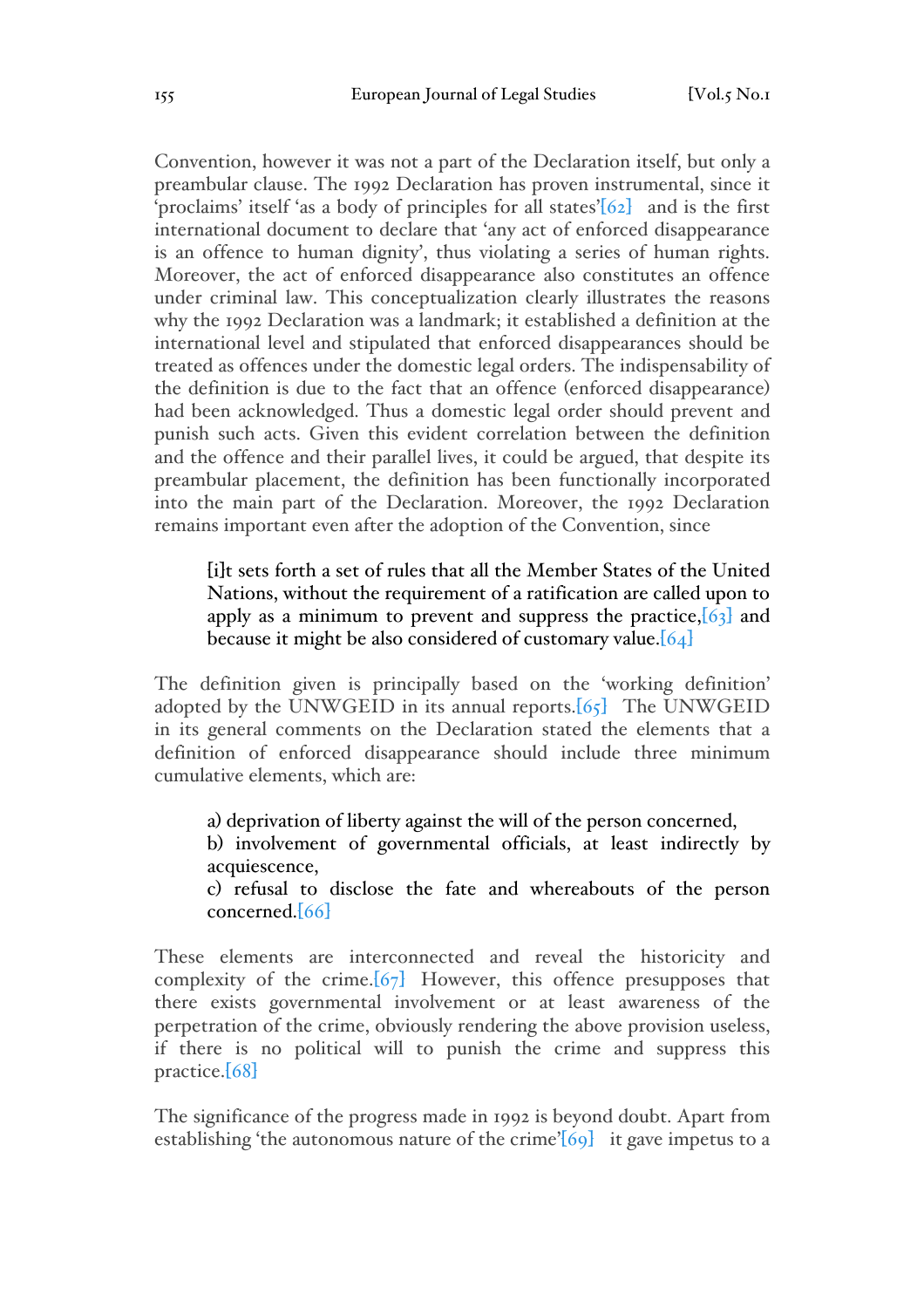broader debate upon the issue. Therefore the next step deemed essential was the creation of a right *per se*, not to be subjected to enforced disappearance. Article 1 of the Convention established a new right, using a negative formulation, and after intensive negotiations the state-parties finally concluded a definition (Article 2).

The term 'enforced disappearance' was the focal point during the negotiations as it would naturally entail specific state obligations. The definition given in Article 2 of the Convention follows the pattern of the 1992 Declaration, but the formulation of the term is substantially different, although phrasal alterations seem slight. Article 2 reads as follows:

"[e]nforced disappearance" is considered to be the arrest, detention, abduction or any other form of deprivation of liberty by agents of the State or by persons or groups of persons acting with the authorization, support or acquiescence of the State, followed by a refusal to acknowledge the deprivation of liberty or by concealment of the fate or whereabouts of the disappeared person, which will place such a person outside the protection of the law.

The term is analyzed in three elements according to the dominant approach. It is explicitly stated that the deprivation of liberty is the first element of an enforced disappearance. The final phrasing is the outcome of negotiations, a compromise between the proposals made during the sessions of the ISWG. The initial wording, proposed in the Working Group by the Chairperson-Rapporteur referred to 'the deprivation of a person's liberty, in whatever form'.[ $\overline{70}$ ] The follow up debate brought to light two different trends. Some states endorsed the Chairperson's suggestion, with a view to ensuring full protection, whereas other states considered the phrasing 'imprecise', $[71]$  thus calling for the use of more specified terms. Although, the use of specified terms such as arrest, detention and abduction would be 'by way of example', $[72]$  meaning that the listing in the definition is not exhaustive, it seems that the delegations sought for clarity in the definition in order to limit ambiguity.

However, these terms do not only serve as examples in the context of the Convention. Their explicit enumeration, signals that they constitute essential components of a 'disappearance'. $[73]$  They form part of the crime, an element of it (*actus reus*).[74] Finally, these terms are of considerable conceptual value, because they are invoked in the most important international human rights instruments and their content has been enriched through the interpretation of international courts and tribunals over the years.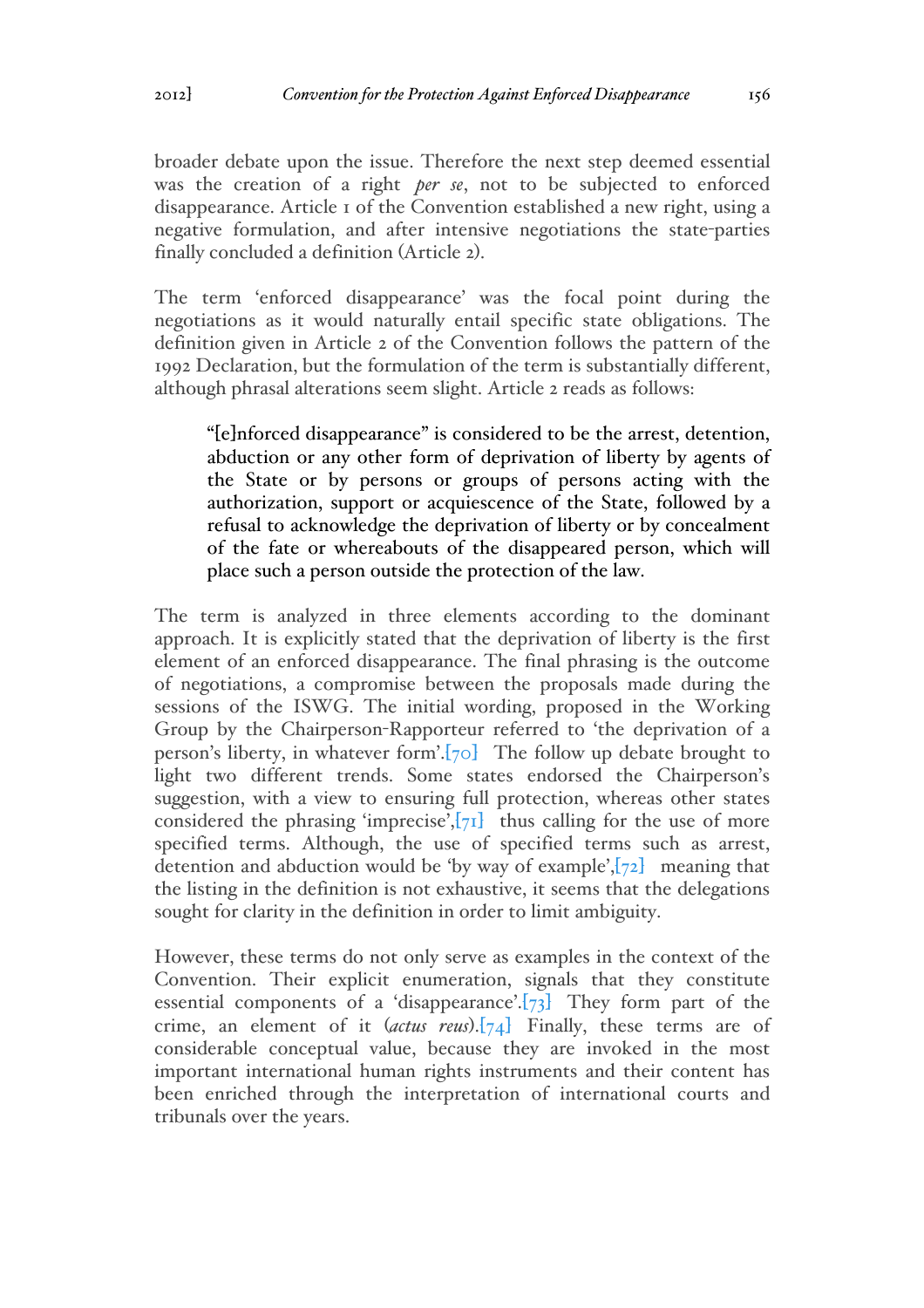Another contested issue during the negotiations was that of lawfulness. Some delegations expressed the opinion that only cases of unlawful deprivation of liberty should be included. $[75]$  But the majority of states did not welcome this approach opining that it would dramatically limit the term's field of application. Besides, jurisprudence,[76] as well as the UNWGEID's experience had also shown that the deprivation of liberty was essentially related to the third element of a disappearance, namely refusal to acknowledge the deprivation and concealment of the fate or whereabouts of the victim, indicating that lawful arrests or detentions could turn into disappearances.[77]

The third element of the term[78] depicts the denial of the proper national authorities to cooperate with the relatives or the counsel of the victim and inform them about his/her fate. It is not surprising that national authorities might refuse the deprivation of liberty itself $[79]$  or details about it and as a result erase all traces of the victim. This element is not only related to factual circumstances but it is also critical in achieving one of the two aims of the Convention, that of prevention and it should be read together with Articles 18 to 20. Article 18 refers to the right to information of the people with a legitimate interest and lists the accessible information, whereas Article 20 frames the exception, spelling out when the state can refuse the provision of information about the detained person. This article caused disagreement until the end of negotiations of the ISWG, as it was thought to distort the instrument and render it ineffective. The drafters of the Convention were aware of the fact that this provision could serve as a 'Trojan Horse', capable of bringing the Convention's implementation to a standstill; thus they explicitly restricted its scope of application through the establishment of both affirmative and negative requirements. In any event, though, Article 2 enjoys normative supremacy over Article 20 and in case of conflict it prevails (Article  $2O(I)$ ).

However, ambiguity does not arise from the priority to be accorded the two provisions, but rather from which 'conduct' is deemed permissible. During the negotiations, some delegations opted for exceptions to the right to information on the grounds of witness protection, threats to national security, and the protection of the detainee's integrity, whereas others proposed for the postponement of the information provision instead of refusal.[80]Overall, it seems that articles 2, 18 and 20, on their proper interpretation protect the right to information. As a result, a systemic interpretation would ensure maximum protection for the victim and his/her relatives as well.

The last part to examine is the one related to the status of the perpetrators (the second element of the definition). According to Article 2, the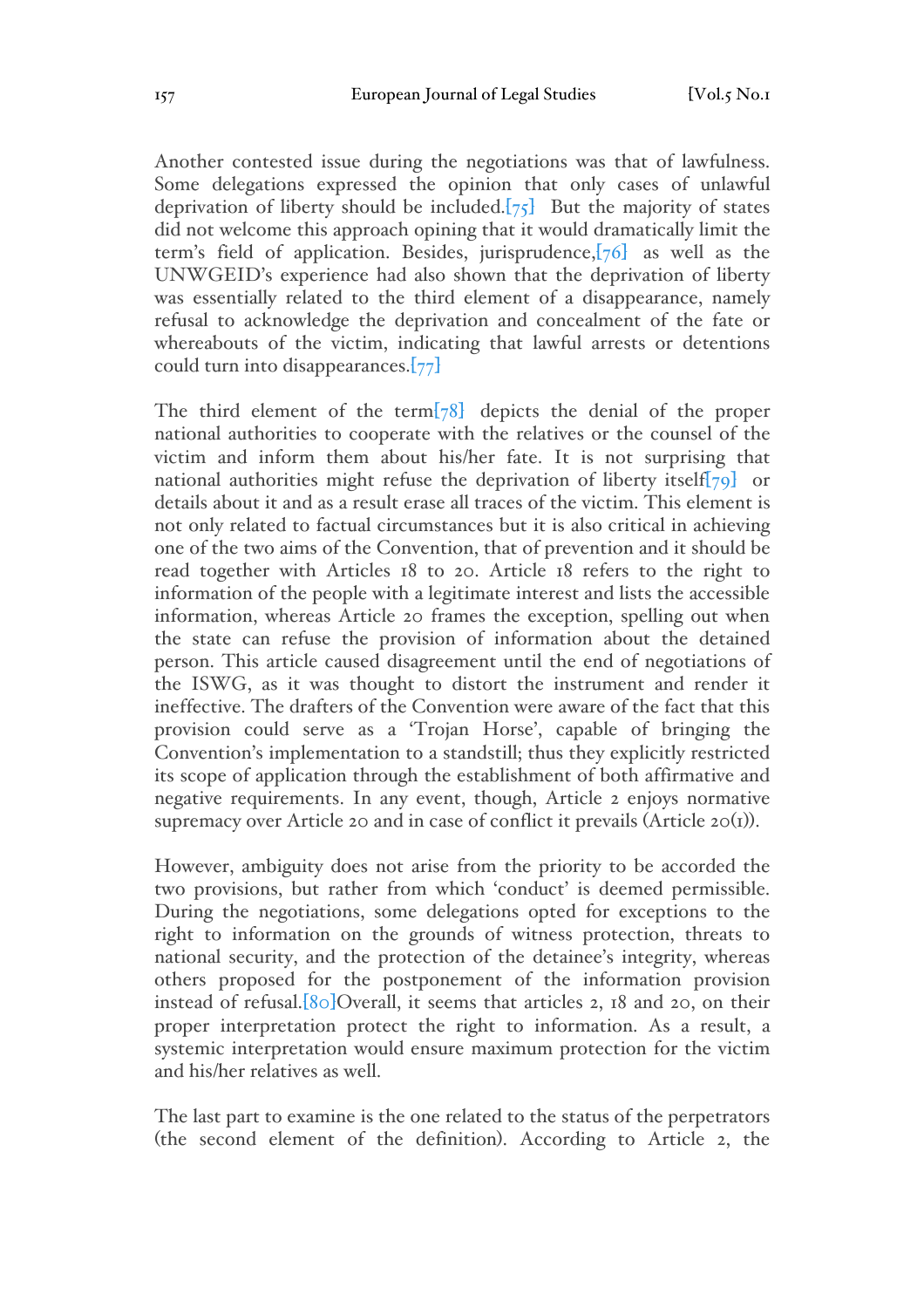perpetrators should be 'agents of the State or persons or groups of persons acting with the authorization, support or acquiescence of the State'. Thus enforced disappearances are committed only by state actors, either direct or indirect. Non-state actors are excluded from the definition and Article 2 cannot be applied to them, not even by analogy, since there is special provision for them (Article 3). This approach caused dissatisfaction during the negotiations and proved to be a hard case, as members of the ISWG agreed only in the last section. It has been argued that the UNWGEID and the ISWG have adopted a 'traditional notion' on this topic, since they left out non-state actors.[81]

However, a careful reading of ILC's Articles on the Responsibility of States for Internationally Wrongful Acts (ARSIWA) reveals what nonstate actors stand for in the law of state responsibility and which entities are finally excluded from the Convention's definition. As Special Rapporteur James Crawford points out, human rights supporters have long demanded the abandonment of a 'firm distinction between the State and the private sector' when the international law of state responsibility is applied to human rights instruments.[82] The request, though, for 'extension of state responsibility in the private sector' is considered to be 'undue'. $[83]$  According to the ARSIWA in a number of cases, non-state actors' acts are attributed to the state, namely when they serve as agents of the state, when they function under the direction or the control of a state and lastly when armed opposition groups are guided by the state. $[84]$  Even if the ARSIWA guarantee in this manner that there shall be no impunity for non-state actors by equating them to indirect state actors, there are still arguments to explain why this does not correspond specifically to the practice of disappearances. The most convincing amongst them, is that in disappearances it is almost impossible to prove who committed the crime and further on, whether there was state involvement or not. $[85]$  The issue of non-state actors provoked serious discord during the sessions. The Chairperson managed to reach a compromise with the inclusion of Article 3. This article was cautiously phrased, as it refers to 'acts defined in article 2' and not to enforced disappearances, implying that the acts are characterized as such only when there is state involvement. The provision acknowledges states' discretion in this field.[86] In the meantime it lowers the victim's protection as these acts fall outside the *ratione materiae*.[87] The most serious concerns were expressed by the associations of the families of disappeared persons and by NGOs who argued that the provision's scope may be distorted by governments in an attempt to justify their policies.

Overall, the above debate can be condensed into two conflicting propositions. First, state involvement is a *sine qua non*condition of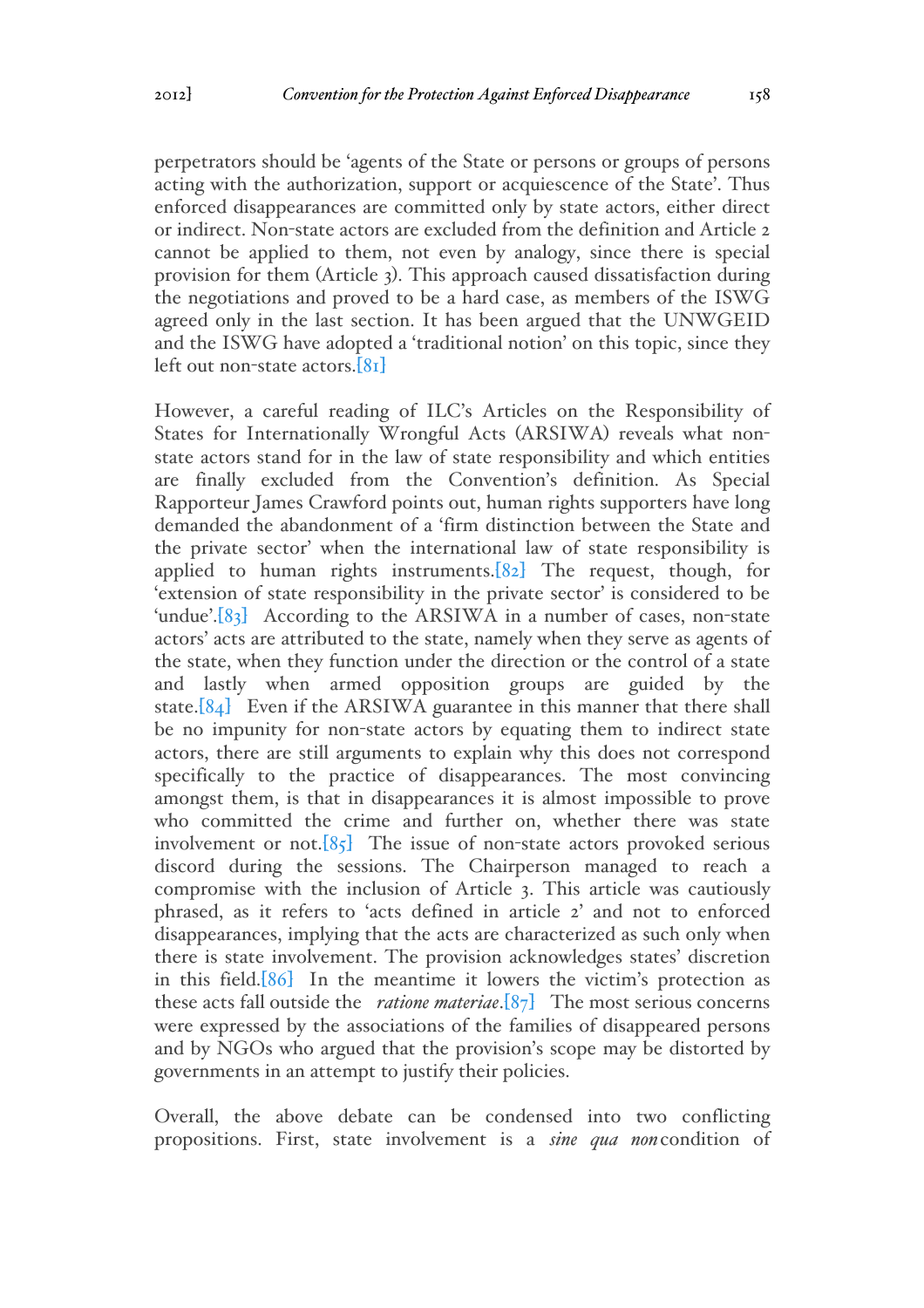enforced disappearance. Secondly, it is very difficult to prove state involvement in disappearances, especially when indirect. Thus, what seems appropriate (so as to avoid doctrinal aberrations and meet the phenomenon's particularity) is to adopt a wide interpretation of the ARSIWA and lower the applicable evidential threshold in cases where there are allegations of indirect state involvement. This view has already been introduced by the IACHR in the case*Masacre de Pueblo Bello v. Colombia*, where the Court held Colombia responsible for disappearances carried out by paramilitary groups.[88]

Still, the treatment of non-state actors committing enforced disappearances is not the most complex part of the definition. The last phrase of Article 2 'which place such a person outside the protection of the law' constitutes one of the major weaknesses of the whole text. More specifically, states disagreed on whether the placement of the victim outside the protection of the law was a fourth element of the definition (the subjective part of the crime, meaning that the intention of the perpetrators should be accordingly evidenced), or a mere consequence of any act of enforced disappearance. States having experienced enforced disappearances held that the placing of the victim outside the protection of the law was an 'inherent consequence' of an enforced disappearance. $[89]$  On the other side, a number of states urged for an additional forth constitutive element to the definition. They explained that it would be incompatible with their domestic penal systems to introduce a crime which would not ask for the establishment of the perpetrator's intention. Apart from that, they also referred to the definition provided by the Rome Statute of the International Criminal Court (ICC Statute) where intent is a critical element.[90] The debates left the issue unresolved and thus the Chairperson of the ISWG stated that states-parties 'were fully entitled to make an interpretive declaration on the matter at the time of ratification.'[91]

However, the interpretation of this phrase is found in documents prior to the Convention, and it leaves no doubt about the meaning of the text. According to UNWGEID the placement of a person outside the protection of the law is an aftermath of a disappearance.[92] Nowak and the ISWG during its early sessions also side with this view, as they identify only three constitutive elements in a disappearance and they expressly avoid reference to it as the fourth one. Nowak also underlies that it would be almost impossible to identify intent in the perpetrators' acts, as in most cases, they are trained to carry out specific tasks, for which they could only be held responsible. $[93]$  Yet, the most explicit and clear statement which matches this view, is the one made in a UN experts' Joint Report on secret detention: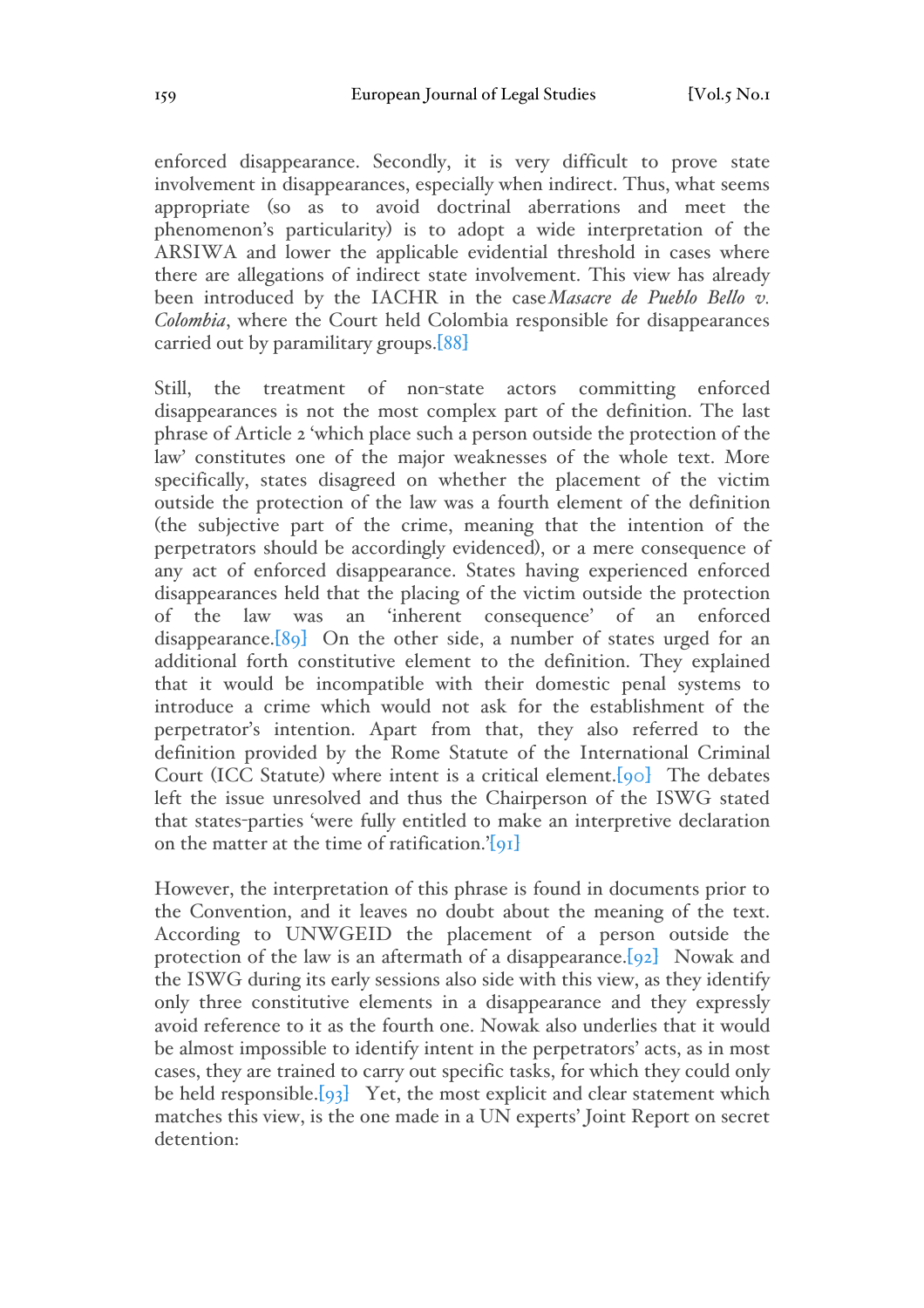[T]he definition does not require intent to put the person concerned outside the protection of the law as a defining element, but rather refers to it as an objective consequence of the denial, refusal or concealment of the whereabouts and fate of the person. $\left[94\right]$ 

The fact that states did not embrace the approach set up by the UNWGEID during the last decades indicates that this issue touched upon the important matter of reserved jurisdiction and domestic policy. The issue gains even more importance when it comes to the evidentiary standard set for disappearances. If 'putting the victim outside the protection of law' is to be considered an element of the definition, then the alleged victims should prove that the perpetrators had *dolus* in doing so, which undoubtedly makes the evidentiary threshold higher.[95]

However, this debate was totally misleading. The purport of this phrase is properly revealed when examined in combination with the provisions of the OAS Convention. The relevant phrase in the OAS Convention is: 'thereby impeding his or her recourse to the applicable legal remedies and procedural guarantees'.[96] Under the Inter-American system, 'outside the protection of the law' means that the victim is denied recourse to legal remedies. This is a material element which concerns the victim's case and not the perpetrator's defence, an aspect which was overlooked during the negotiations.

The fact that the ISWG Chairperson referred to it as the 'third and half element' of the definition, trying to reconcile all different views, did not remove ambiguity over this point. This is regrettable because it assigns priority to the crime of enforced disappearance passing over the right not to be subjected to it. In other words it sets guarantees for the protection of the potential perpetrator, minimizing the protection of the victim.

Notwithstanding the above controversies, the Convention's definition enjoys wide acceptance both by states and by human rights' NGOs. It is also a positive development regarding the identity of perpetrators, even if non-state actors are excluded from the definition. Overall, the definition is deemed a success, not only because it is comprehensive but also because it offers quite a broad definition which in turn may well correspond to a wide variety of methods that governments apply. The fact that it recognizes that any kind of deprivation of liberty may result in a disappearance is very important especially with regards to new methods to which governments resort to.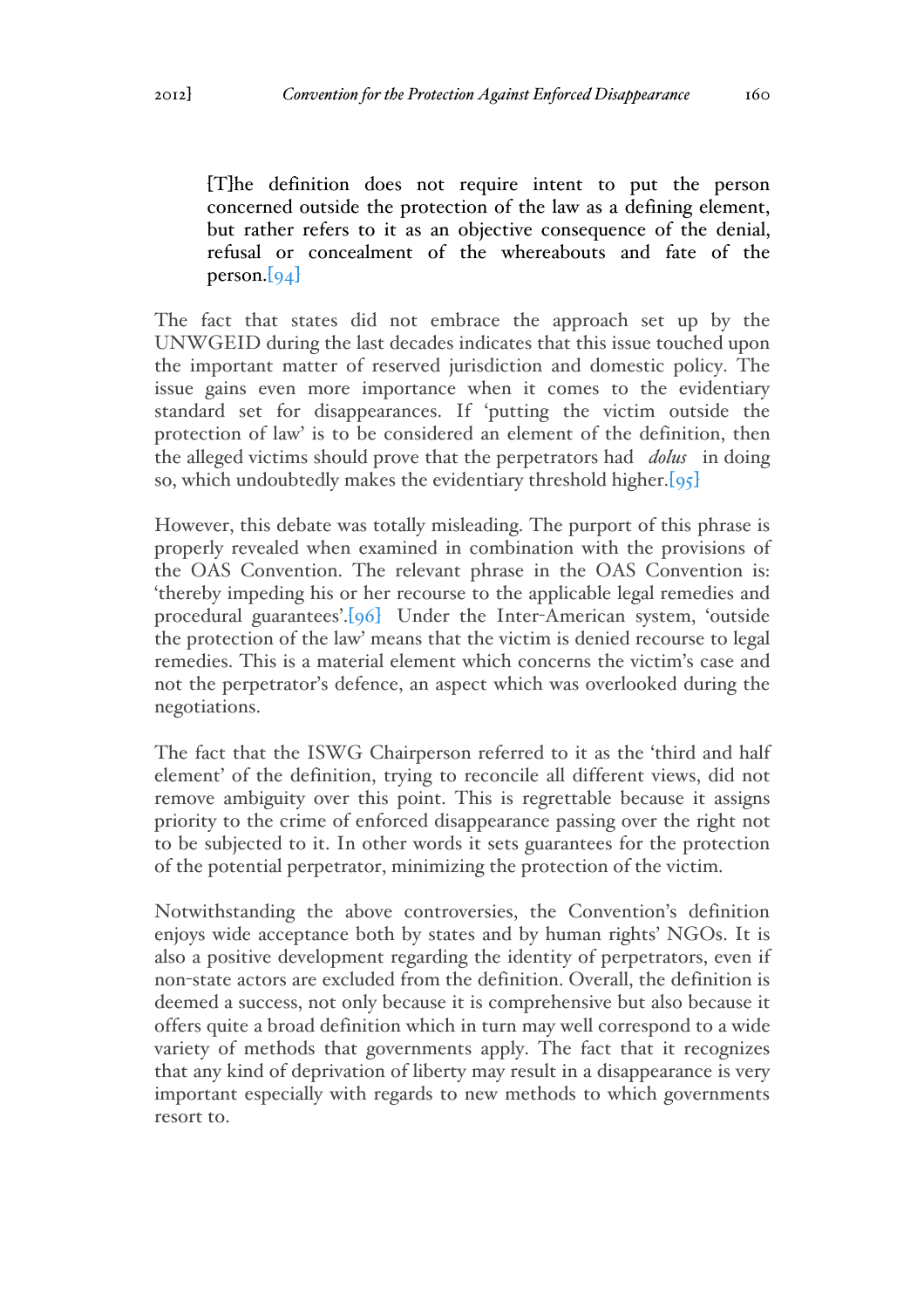In this respect, contemporary practices of the 'War on Terror' have unfolded new aspects of the issue. In the name of national security many states launched anti-terrorist campaigns and moved towards strict legislation, thus increasing the risk enforced disappearances to occur.

# V. ENFORCED DISAPPEARANCES THROUGH THE ANTI-TERRORIST SPECTRUM

The 'War on Terror' raised new issues for the law of enforced disappearances, regarding mainly the application of two key practices: incommunicado detentions and extraordinary renditions.

The aftermath of the 9/11 terrorist attacks reinforced the public interest concerning disappearances. On the grounds of the 'Global War on Terrorism' against the so called 'Axis of Evil', some states took austere legislative measures authorizing human rights' restrictions as a safeguard to national security, whereas other states went further and promulgated a state of emergency.

It is not the first time that such a policy has been implemented by states; since 1960s the language used by the Latin American authoritarian regimes identified military or paramilitary groups as subversives or terrorists. $[97]$ Yet now, the situation is different due to the fact that this policy is adopted by democratically elected governments and generally by countries which are often referred to as liberal democracies. In addition, the operations carried out after 9/11 against terrorism are unprecedented in terms of their intensity and state cooperation in intelligence sharing.

One of the effects of these draconian laws was the substantial increase in suspects' detentions which were mainly secret or incommunicado. States embarked on new techniques as well, which resulted in the lowering of the applicable human rights standards. Thus, enforced disappearances came to the fore once more, as a result of these circumstances.

### 1. *Incommunicado Detentions*

It has been already mentioned that a deprivation of liberty is just one of the three constitutive elements of an enforced disappearance. Also, according to the definition in the 2007 Convention every kind of deprivation of liberty might turn into a disappearance. Indeed, some methods place the detainee under an incredibly high risk and result almost always in a disappearance. 'Incommunicado detention' is, in these terms, a means of erasing all traces of the victim. The term describes the detainee's absolute confinement from the outside world. The victim is not allowed to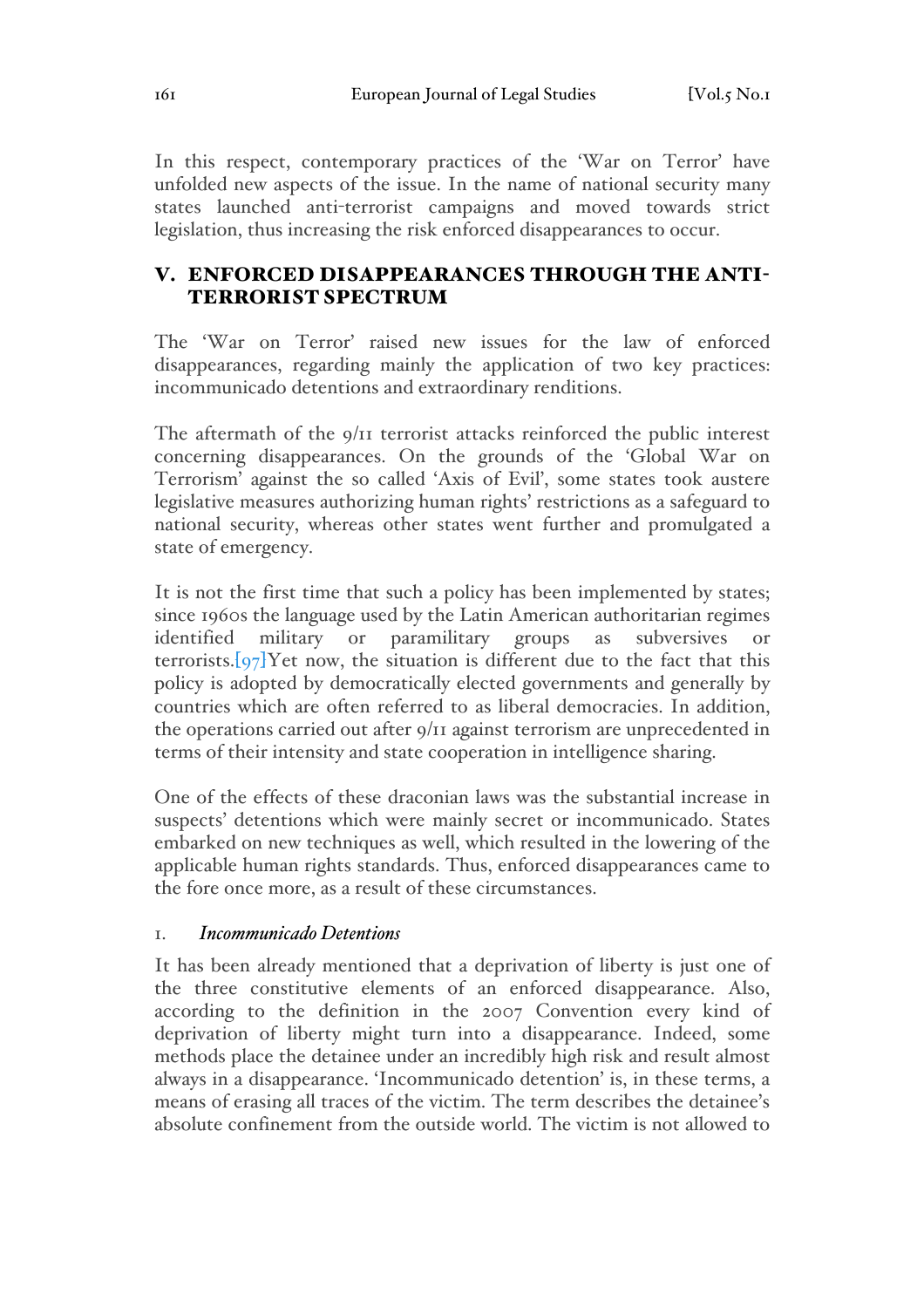communicate with people other than his/her captors.

The implications of incommunicado detention are several and relate mostly to the victim's protection. The victim is unable to notify his family of this new situation and the reasons for his custody and also cannot consult a lawyer. His confinement indicates a further denial by the victim's captors to bring him/her before the judiciary.[98] Because of these restrictions, the detainee's treatment is in the captors' absolute discretion and may 'invite other forms of coercion'.[99]

Incommunicado detention is not a novel practice and has already been addressed by the international community. [100] The question though, is whether an incommunicado detention may amount to, or result in an enforced disappearance, given the human rights' curtailments that states have already introduced and are willing to undertake under their antiterrorist campaigns. The UNWGEID has stressed the potential relationship between the two since 2003.[101] According to UNWGEID's Reports and the Convention, incommunicado detention falls under the states' obligation to take preventive measures against disappearances and to refrain from using any methods that endanger a detainee's security. The Convention does not mention incommunicado detention *expressis verbis*, but it can be argued that it implies it in article  $17(2)(d)$  (read in conjunction with article  $17(1)$  which refers to secret detention):

[…][e]ach State Party shall, in its legislation: Guarantee that any person deprived of liberty shall be authorized to communicate with and be visited by his or her family, counsel or any other person of his or her choice, subject only to the conditions established by law, or, if he or she is a foreigner, to communicate with his or her consular authorities, in accordance with applicable international law.

The Convention's rationale denotes that the drafters understood incommunicado detention as a particular form that secret detention may attain (incommunicado detention is an aspect of secret detention: article 17(2) seeks to address the violations a person suffers when secretly detained). Contrary to this view, some commentators place incommunicado just before disappearances in the scale of severity. In other words, an enforced disappearance is considered 'a heinous form of incommunicado detention'.<sup>[102]</sup> Apparently this view misconceives the complexity of an enforced disappearance; however, the value of equating these two practices is obvious only exceptionally when it comes to the newly developed anti-terrorist policies.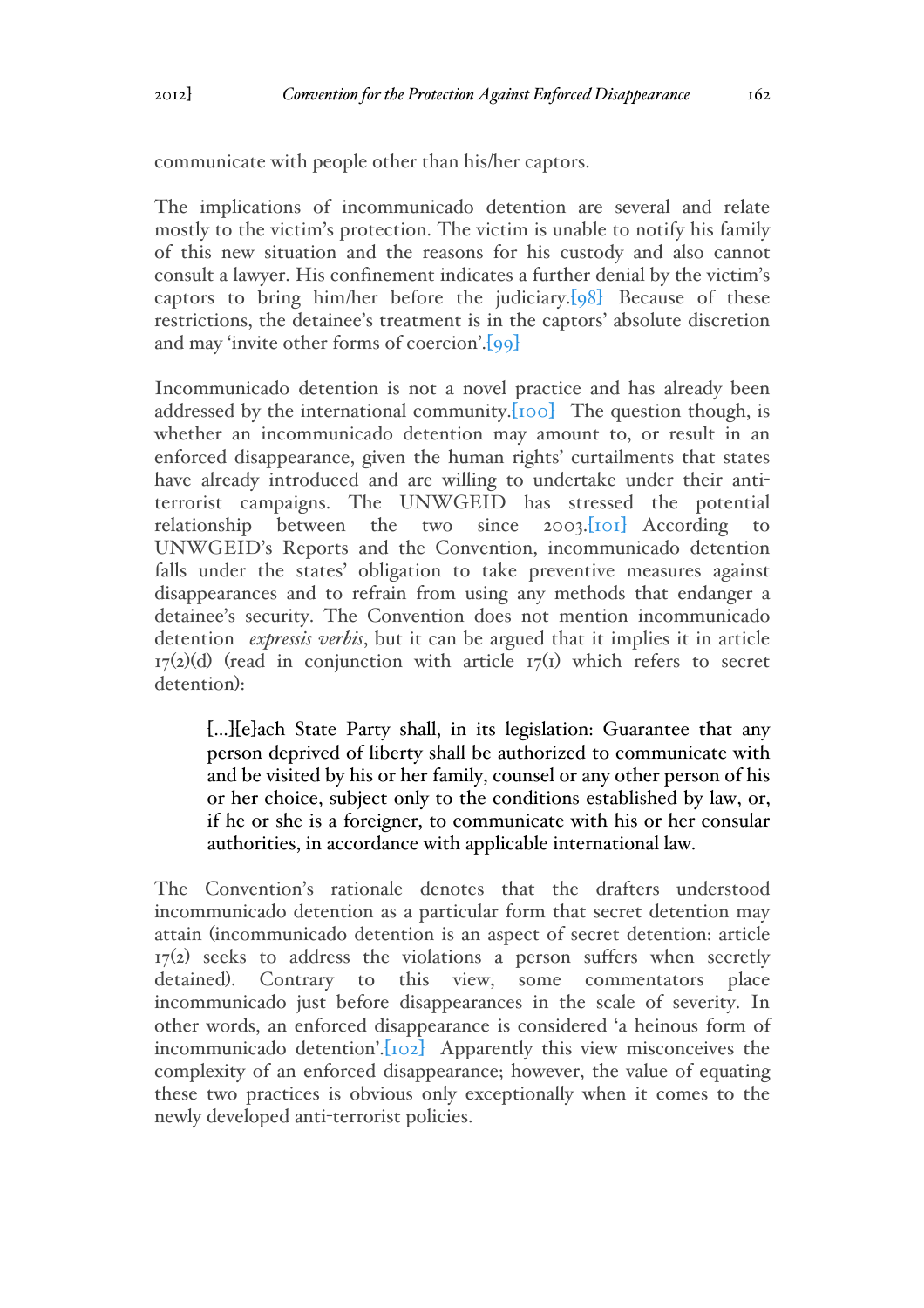In the post 9/11 era, incommunicado detentions are standard tools to confront terrorism and to avert future attacks. The scope of the undertaken measures is not the individual's extermination (as it was in the 1960s), but the weakening of the terrorist organization's structures. Thus, the captors aim at the extraction of the best available information. To that end, a detainee's confinement enables the authorities to apply severe interrogation techniques affecting his/her treatment,[103] but not concluding in torture that will cause irreparable damage or in extrajudicial executions. This, of course, does not guarantee humane treatment for detainees. Recent statistics prove that ill-treatment is almost inevitable during incommunicado detention[104] and detainees are exposed both to physical and mental suffering.

Furthermore, confinement enables the authorities to leave the suspects incommunicado for a prolonged period (this tactic apart from the detainees' debilitation also ensures that there is no communication with other suspected terrorists), which constitutes per se cruel inhuman and degrading treatment[105] and is a *prima facie* violation of the ICCPR[106] and of the IACHR.[107] The data available shows that terrorist suspects are usually held incommunicado for months or even years,[108] while the HRC held as early as in 1979 that even 6 weeks of incommunicado detention is a breach of the Covenant. [109] In addition, the ECHR found a fourteen days incommunicado detention to be exceptionally long, even when there is a state of public emergency because of a terrorist threat.[110] Prisoners that are under prolonged incommunicado detention are usually referred to as 'Ghost Detainees'. This term describes eloquently the detainees' absolute alienation from the society and that their very existence depends solely on the information they possess.

It seems that prolonged confinement and severe interrogation methods applied to alleged terrorists fulfill all the requirements of Article 2 of the Convention and set up the causal link between incommunicado detentions and enforced disappearances. Obviously, the current conditions of terrorism suspects' detentions leave no doubt that these individuals are eventually disappeared under human rights standards for so long as they are in confinement. The key element is that the state also refuses to acknowledge their detention and whereabouts. The fact that at some point they may be put on trial or get released does not affect their characterization as disappeared, since neither the 2007 Convention nor international jurisprudence ask for the victim's death or interminable capture.[111] This, also, does not reduce their next of kin's anguish over their fate. Their relatives cannot be aware of the patterns that intelligence services follow and therefore they fear for the detainees' life.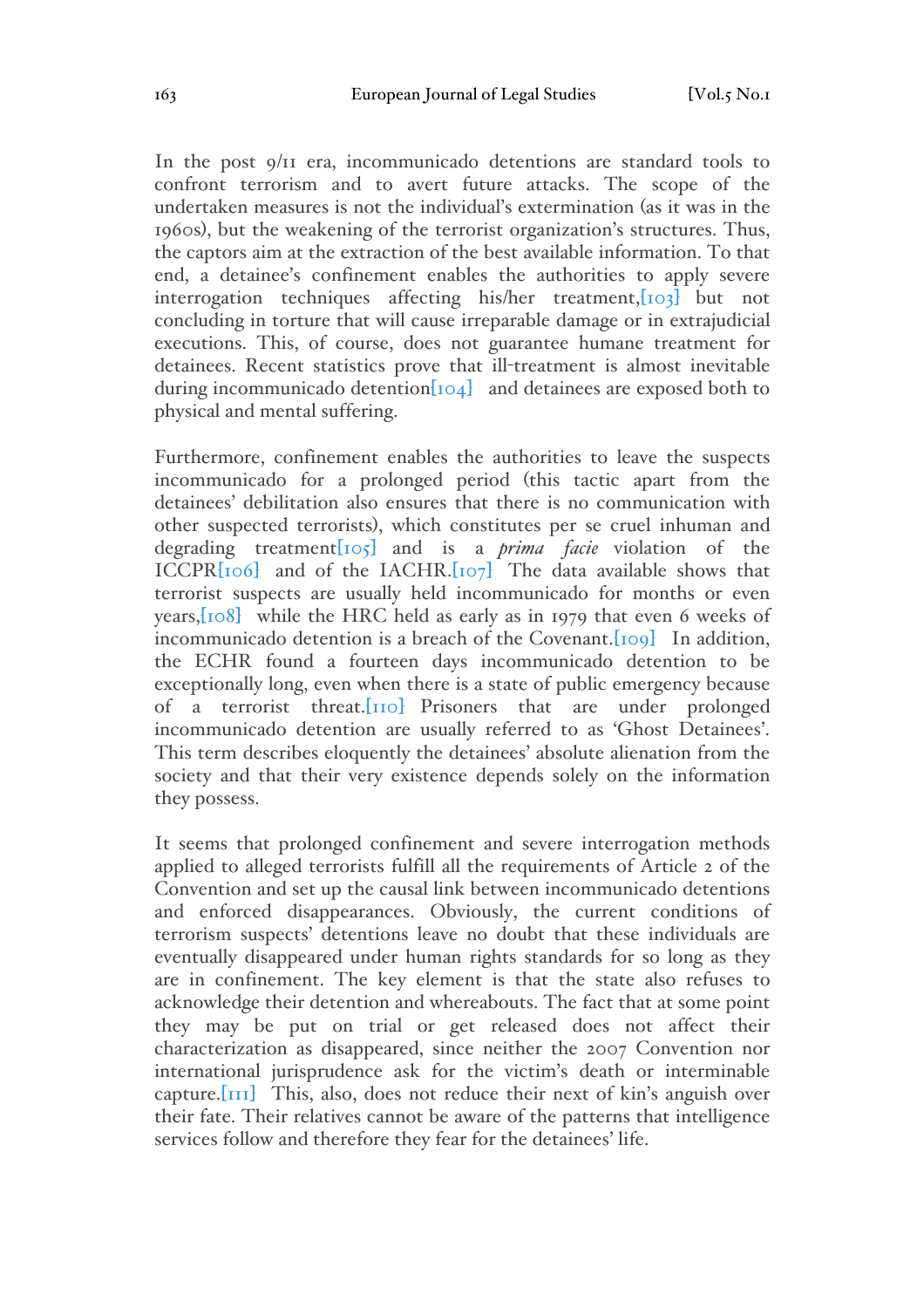The extensive application of incommunicado detentions in the 'War on Terror' might also mark a turn in enforced disappearances' jurisprudence. So far, the international human rights courts have in the majority of cases presumed the victim's death because there were allegations of illtreatment. However, contemporary enforced disappearances occur under different conditions. As victims are likely to reappear, courts should be more cautious in presuming their death; this clearly indicates that disappearances could be dissociated from the right to life. Although, it could be argued that a shift in international jurisprudence comes dimly into sight, $\left[\frac{1}{12}\right]$  it is rather premature to deem a general change since jurisprudence is only now evolving on the issue.

#### 2. *Extraordinary Renditions*

The anti-terrorism measures have reasonably incited domestic criticism in the states that adopted them. Human rights NGOs and the mass media stressed the legal contraventions they entailed and further enumerated their inconsistencies both with domestic laws and international obligations. As a result, public opinion started opposing some of the adopted rules, despite the fact that terrorism remains on top of the agenda regarding national security and is still considered as a potential danger. Therefore, governments faced constant pressure to disclose information about the detention conditions of terrorist suspects while their refusal to do so exacerbated domestic reactions. Some states in an attempt to evade accusations for human rights violations (at least regarding domestic legal standards) turned to other methods. That was the critical point when extraordinary renditions became a commonly applied tool in the War on Terror, also affecting enforced disappearances.

'Extraordinary rendition' is neither a legal term nor an entirely new one. $\left[\overline{113}\right]$  In regard to enforced disappearances, it is well suggested that extraordinary renditions have been used by governments since the 1970s. At that time, intelligence services of several Latin American countries had created a network of information-sharing for alleged 'subversives/terrorists'. This networking is also known as Operation Condor (Operación Condor).[114]However, this is a rather primitive form of the methods that states have developed after 9/11.

Indeed, extraordinary rendition is now used to describe the transfer of alleged terrorists from the country where they are apprehended to states with underdeveloped and poor human rights protection. In other words, it is a forcible transboundary movement,  $[i]$  a complex method which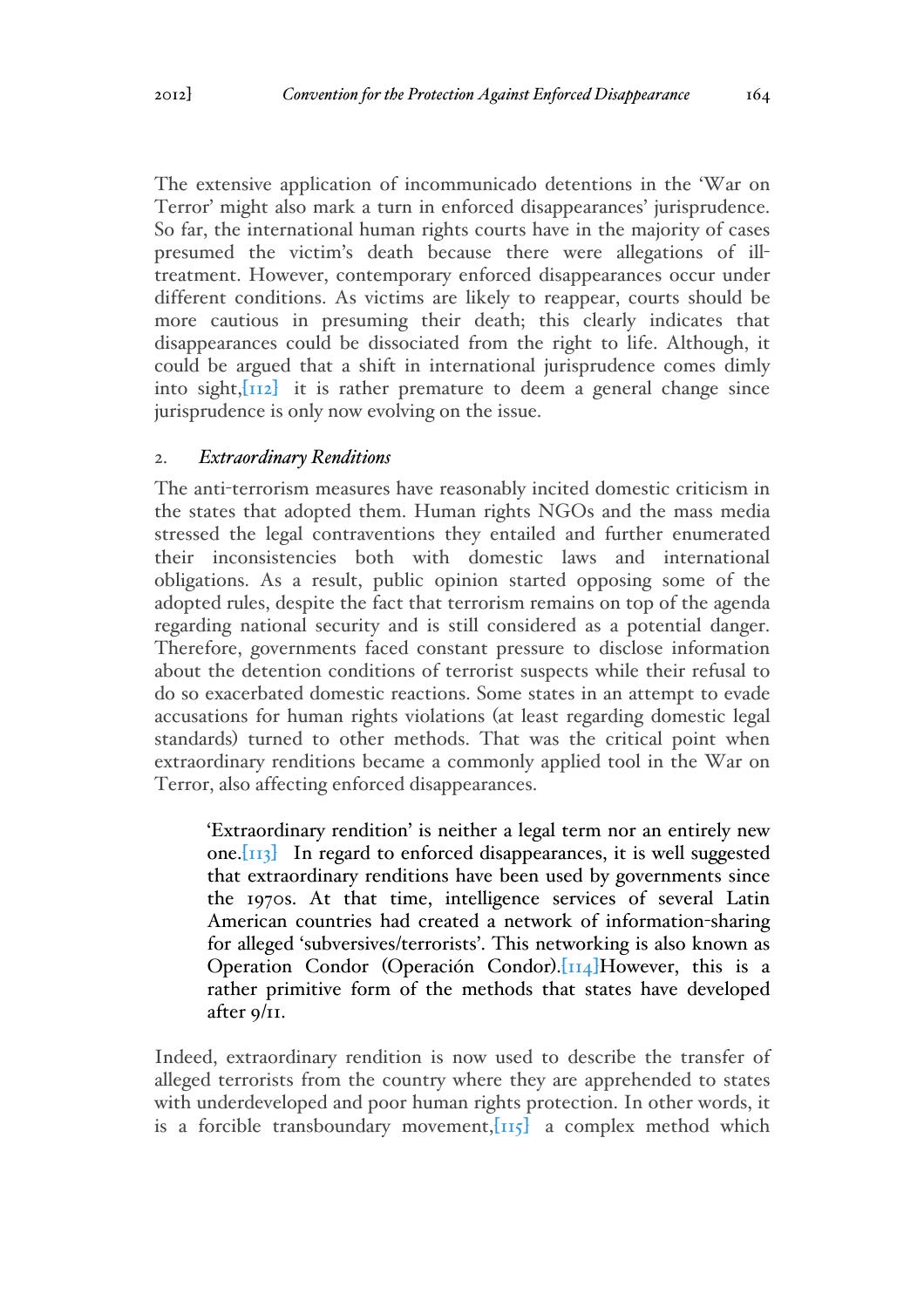requires the cooperation of at least three countries: the captor, the accomplice and the extractor state. The suspect is usually caught in the borders or in airports of a country (the accomplice state) by secret agents of another country (the captor state). The victim is then taken to a third country, where he is held in custody and interrogated (the extractor state). In most cases, the interrogation takes place in secret detention centers, over which the captor state's secret services exercise a significant degree of control. Extraordinary renditions have not been standardized up till now as there is not any standard pattern followed. $\overline{[116]}$  Despite several variations that have been recorded so far, there is a common feature in all such incidents: the element of extraterritoriality vis-à-vis the captor state. The suspects are apprehended, detained and interrogated abroad, yet on behalf of the captor state; moreover, the victims are foreign nationals.  $\begin{bmatrix} 117 \end{bmatrix}$ 

Captor states try to accomplish two goals through extraordinary renditions. First and above all, they prefer increased harshness during interrogations to yield the maximum benefit on intelligence gathering grounds. However, constitutional and legal guarantees in combination with effective enforcement mechanisms almost prohibit the use of severe techniques in their territory, as victims may ask for judicial protection. This explains the second goal, which is to fully deprive the transferred from access to their judicial system where they can challenge their treatment during detention. $\text{[I18]}$  In other words, the captor state tries by all means to avoid its domestic legislation and to create a 'legal *lacuna*'.

The detainees' lives are in jeopardy since extraordinary rendition reduces their legal protection to the bare-minimum, permitting grave human rights violations. Extraordinary renditions should be undoubtedly placed among practices to disappear individuals, as they are 'designed to evade public and judicial scrutiny, to hide the identity of the perpetrators and the fate of the victims'. $\overline{[119]}$  They also constitute 'a degrading and dehumanizing practice for the victims',[120] because they are aware of their inability to reach both the outside world and also the judiciary. It is this inability that equates extraordinary renditions to enforced disappearances and differentiates them from mere international abductions.[121]

The UNWGEID came round to this view in 2004 and further mentioned that the practice constitutes a breach to the 1992 Declaration. $[122]$  It also came across extraordinary renditions when examining the complaint of Maher Arar. This is one of the very few complaints that have gained publicity until now, mainly due to efforts made by Canadian human rights NGOs and by the victim's wife. The victim, a national of Canada, was detained in an American airport while returning from Tunisia.[123] He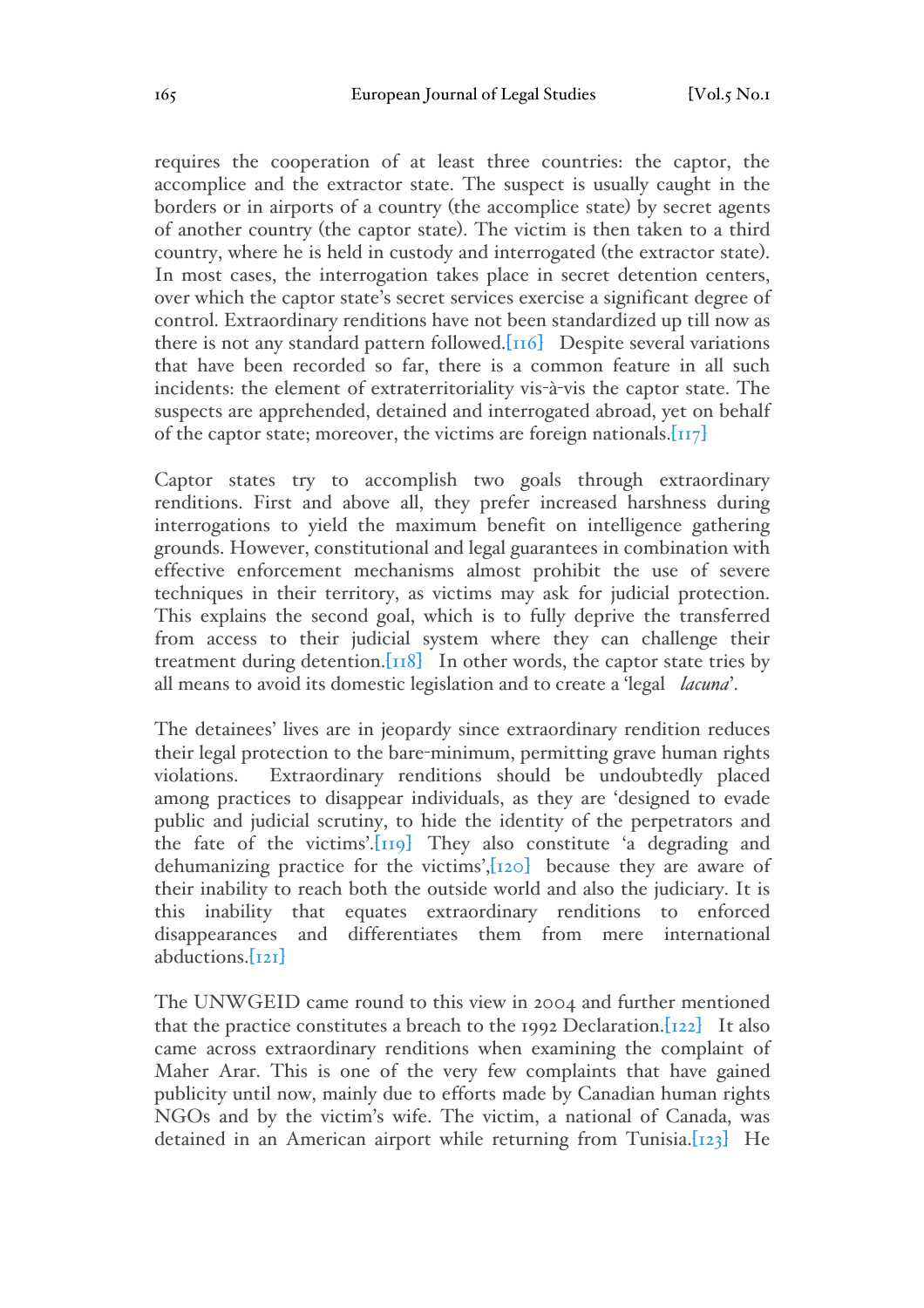was then transferred to Syria to be interrogated on his alleged links with Al-Qaeda, where he was kept nearly for a year. After his release Arar brought his claims before American Courts, only to be rejected on jurisdictional grounds. $[124]$  This is indicative of the juridical difficulties the practice entails. So far, national courts have rejected similar claims based either on lack of jurisdiction or on aspects of national security. $[125]$  Apart from some exceptions, $[126]$  domestic jurisprudence has generally arrived at unsatisfactory judgments for the victims.

The Convention's application in the case of incommunicado detentions and extraordinary renditions is beneficial for the protection of detainees. It has already been alluded, that states tried to limit their human rights obligations by derogating from major international instruments on grounds of public emergency. Such derogations affected mostly the right to liberty and the due process guarantees attached to it. As noted above, they were enforced with laws which permitted prolonged incommunicado detentions and unlawful renditions.[127] At this point, the 2007 Convention may prove to be a useful tool, enhancing the victims' protection. The characterization of the discussed methods as enforced disappearances has at least two obvious advantages. First of all, their complex nature will be acknowledged. It is a more realistic and systematic approach which affirms the danger for the victims since they cannot inform anyone of their current status and seek help. Secondly, under the 2007 Convention the right not to be subjected to enforced disappearance is non-derogable. Article 1(2) of the Convention contains an absolute prohibition on enforced disappearances precluding derogations under any possible justification. Prolonged incommunicado detentions and extraordinary renditions will therefore be utterly outlawed since the Convention leaves no space for a gray area in this field. Although human rights commentators link these two practices to enforced disappearances in general, they haven't examined them under the Convention's framework, although the latter provides a straightforward and sound response to the current international concerns. Hence, it constitutes a valuable underpinning for the individuals' protection.

### VI. CONCLUSION

Enforced disappearances are a widespread phenomenon that involves extreme suffering for the victims, and consequently it has attracted much international attention. Public ignorance alongside conceptual difficulties are just a few of the reasons which delayed the adoption of a legally binding instrument to regulate enforced disappearances. However, the international UN human rights regime reserved a unique approach to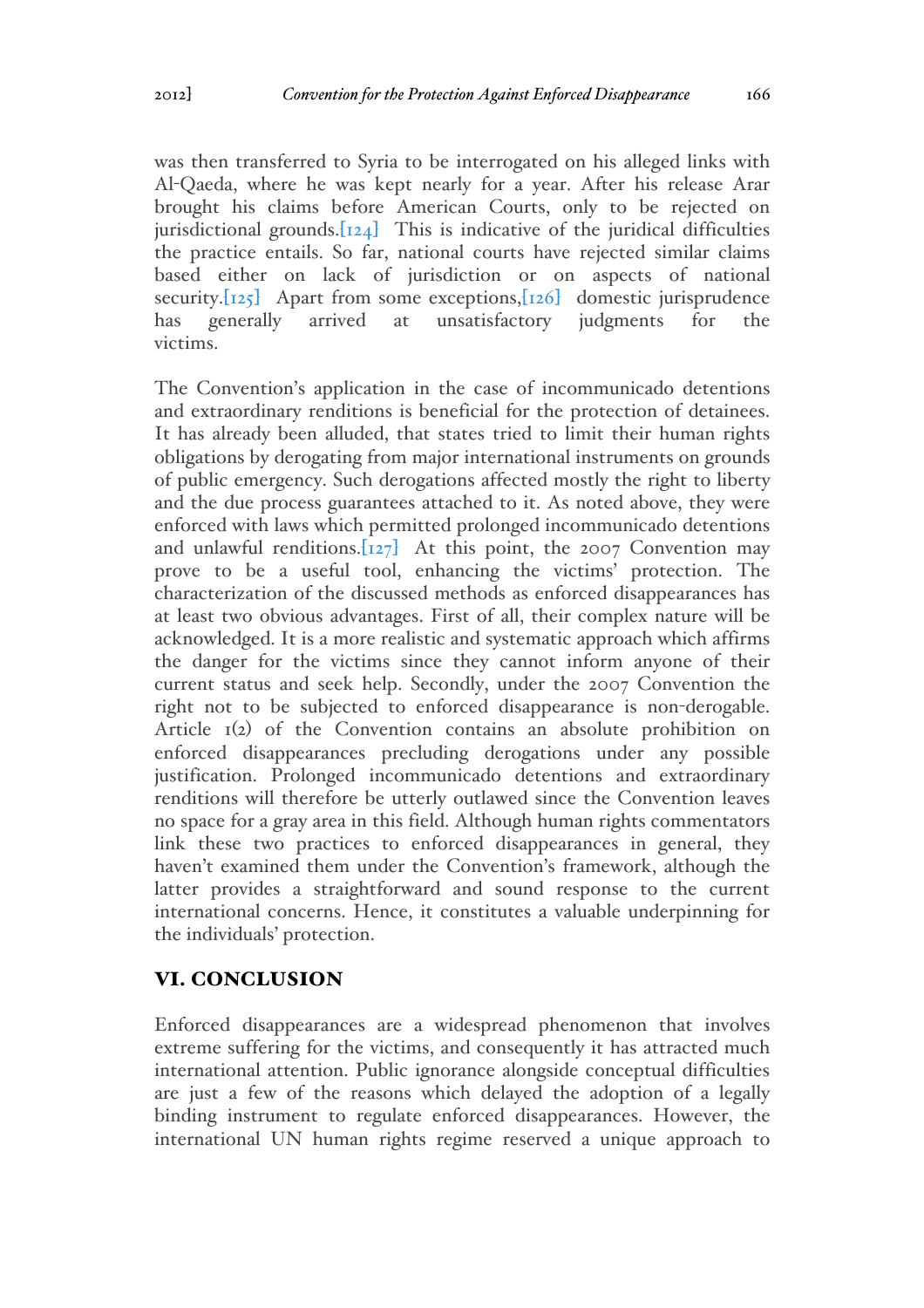enforced disappearances. Indeed, the preference towards creating the UNWGEID over drafting a Convention seemed more reasonable in the 1980s; almost 30 years later, enforced disappearances have generated considerable concern on a global scale, and the international community is finally ready enforce a legally binding instrument.

The adoption of the 2007 Convention is by far the most prominent response to enforced disappearances. The effectiveness and success of the instrument cannot be measured, since it has entered into force only a few months ago. Nevertheless, it is fair to say that the Convention is a rather powerful instrument as it provides a comprehensive definition for enforced disappearances and pronounces a right of all peoples not to be subjected to enforced disappearances.

The phenomenon's particularity lies in the authorities' refusal to disclose information on the victims' fate or whereabouts; this refusal renders them essentially helpless. This aspect is well treated by the definition and the Convention as a whole; more specifically, any practice that is mainly characterized by an attempt to efface traces of the victim can be classified as an act of enforced disappearance. This approach signals that methods such as extraordinary renditions and incommunicado detentions can be characterized as enforced disappearances. Therefore, the Convention's scope of application is not confined within the limits of methods that have already emerged. It may also cover new practices that are not yet standardized. Overall, the 2007 Convention signifies considerable progress in the field of international human rights law. This is affirmed through the provided definition, which is flexible enough to respond to present demands and also to adapt to future legal challenges.

**REFERENCES** 

-----------------------------------------------------------------------------------------------

<sup>[</sup>1] ECOSOC 'Civil and Political Rights, Including Questions of: Disappearances and Summary Executions' UN Doc E/CN.4/2002/71 (8 January 2002) para 8.

<sup>[</sup>2] Jackson Nyamuya Maogoto, 'Now You See, Now You Don't: The State's Duty to Punish Disappearances and Extra-Judicial Executions' (2002) 3 AustlInt'lLJ 176, 182.

 $\begin{bmatrix} 3 \end{bmatrix}$  ECOSOC (n I), para 7.

<sup>[</sup>4] Christopher K Hall, 'Enforced disappearance of persons' in Otto Triffterer (ed), *Commentary on the Rome Statute of the International Criminal Court, Observers' Notes, Article by Article* (Nomos Verlagsgesellscaft 1991)151.

<sup>[</sup>5] L Roniger and M Sznajder, *The Legacy of Human-Rights Violations in the Southern Cone, Argentina, Chile and Uruguay* (OUP 1999) 7-28.

<sup>[</sup>6] National Commission on the Disappearance of Persons (CONADEP), '*Nunca Más* (Never Again) Report', 1984.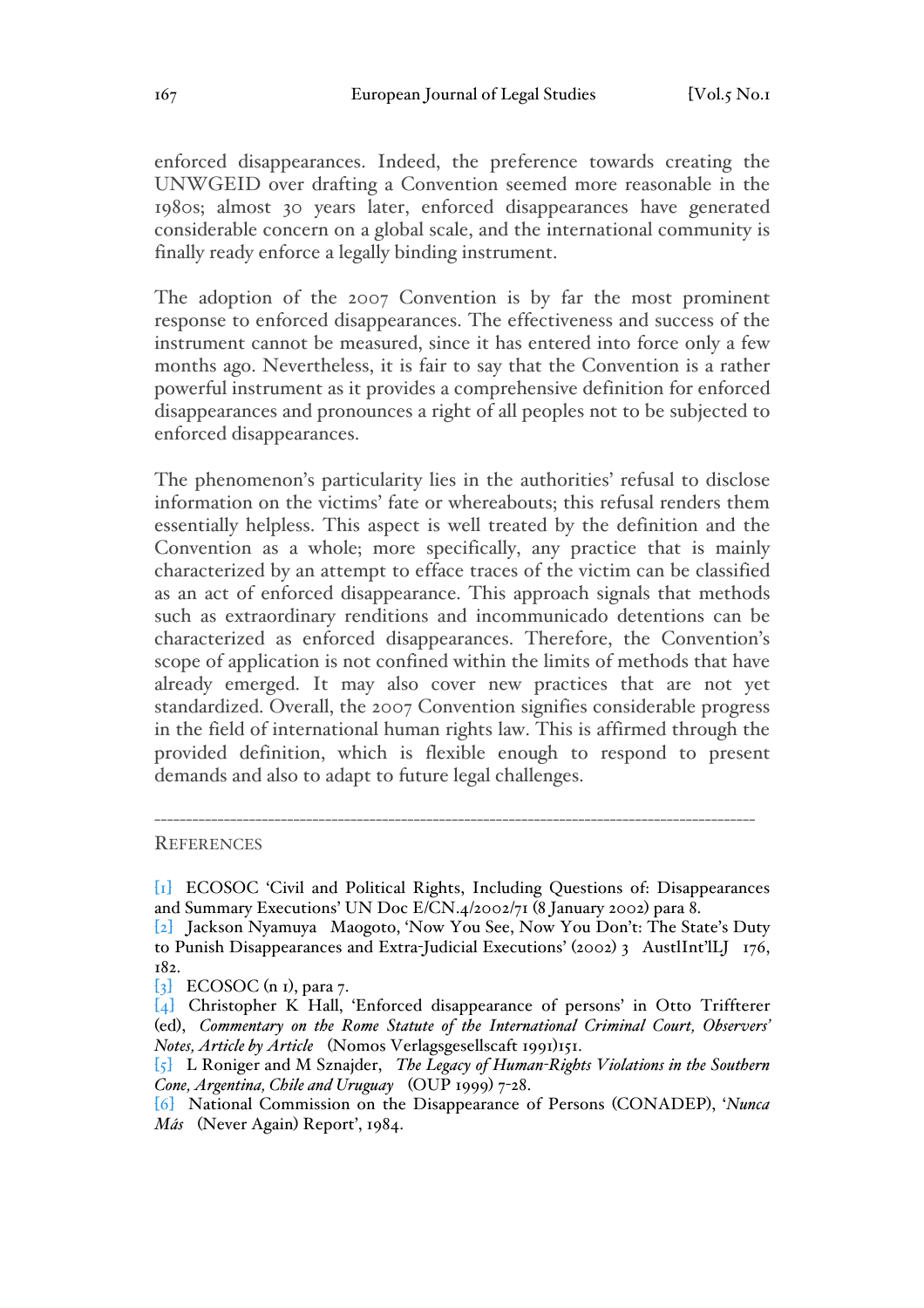[7] Organization of American States, 'Report on the Status of Human Rights in Guatemala' Inter-American Commission on Human Rights, OEA/SerL./V/II53, Doc 22, rev 2 (Washington DC 13 October 1981) Chapter II; Organization of American States, 'Report on the Status of Human Rights in Chile' Inter-American Commission on Human Rights, OEA/SerL/V/II.34, Doc 21, corr 1 (Washington DC 25 October 1974) Chapter IX. The Pinochet regime did not provide information to the Commission, despite its numerous visits and special reports. Chile remained for many years a land of violence.

 $[8]$  ECOSOC (n I) para 12.

[9] Ibid para 13.

[10] UNCHR 'Report of the Working Group on Enforced or Involuntary Disappearances' (21 January 2004) UN Doc E/CN.4/2004/58, paras 322-323.

[11] *Coronel and others v Colombia*, Human Rights Committee (HRC) (2002) UN Doc CCPR/C/76/D/778/1997; *Vicente and others v Colombia*, HRC (1997) UN Doc CCPR/C/56/D/612/1995.

[12] *González et al ('Cotton Field') v Mexico*, Inter-American Court of Human Rights Series A No 205 (16 November 2009); UN Committee on the Elimination of Discrimination against Women 'Report on Mexico produced by the Committee on the Elimination of Discrimination against Women under article 8 of the Optional Protocol to the Convention and reply from the Government of Mexico' (27 January 2005) UN Doc CEDAW/C/2005/OP.8/Mexico, paras 61-110.

[13] UNGA Res 33/173 (20 December 1978).

[14] Ibid operative clause 2.

[15] ECOSOC Res 1979/38 (10 May 1979).

[16] UNCHR, 'Report of the Working Group on Enforced or Involuntary Disappearances' (1981) UN Doc E/CN.4/1435, Annex III.

[17] UNCHR 'Question of Missing and Disappeared Persons' (1980) UN Doc E/CN.4/Res/1980/20, operative clause 1.

[18] Rosemary Foot, *Rights Beyond Borders, The Global Community and the Struggle over Human Rights in China* (OUP 2000) 40.

[19] William Korey, *NGOs and the Universal Declaration of Human Rights, "A Curious Grapevine"* (Palgrave 2001) 250.

[20] Ann Marie Clark, *Diplomacy of Conscience Amnesty International and Changing Human Rights Norms* (Princeton University Press 2001) 17.

[21] Jeroen Gutter, *Thematic Procedures of the United Nations Commission on Human Rights and International Law: in Search of a Sense of Community* (School of Human Rights Research 2006) 82-89.

 $[22]$  UNCHR (n 16) para 3.

 $[23]$  Ibid para 30.

[24] JD Livermore and BC Ramcharan, '"Enforced or Involuntary Disappearances": An Evaluation of a Decade of United Nations Action' (1989-1990) 6 CHRYB 217, 217-230.

[25] *Bleier v Uruguay,*HRC (1982) UN Doc CCPR/C/15/D/30/1978.

 $\lbrack 26 \rbrack$  Ibid para 13.

[27] *Quinteros v Uruguay*, HRC (1983) UN Doc CCPR/C/OP/2, para 11.

[28] *Arévalo v Colombia*, HRC (1989) UN Doc CCPR/C/37/P/181/1984, para 10; UNHRC, Sixteenth Session 1982, 'General Comment No. 06: The right to life (art.6)' (30 April 1982) para 4.

[29] Linda Drucker, 'Governmental Liability for "Disappearances": A Landmark Ruling by the Inter-American Court of Human Rights' (1988-1989) 25 Stan J Int'l L 289.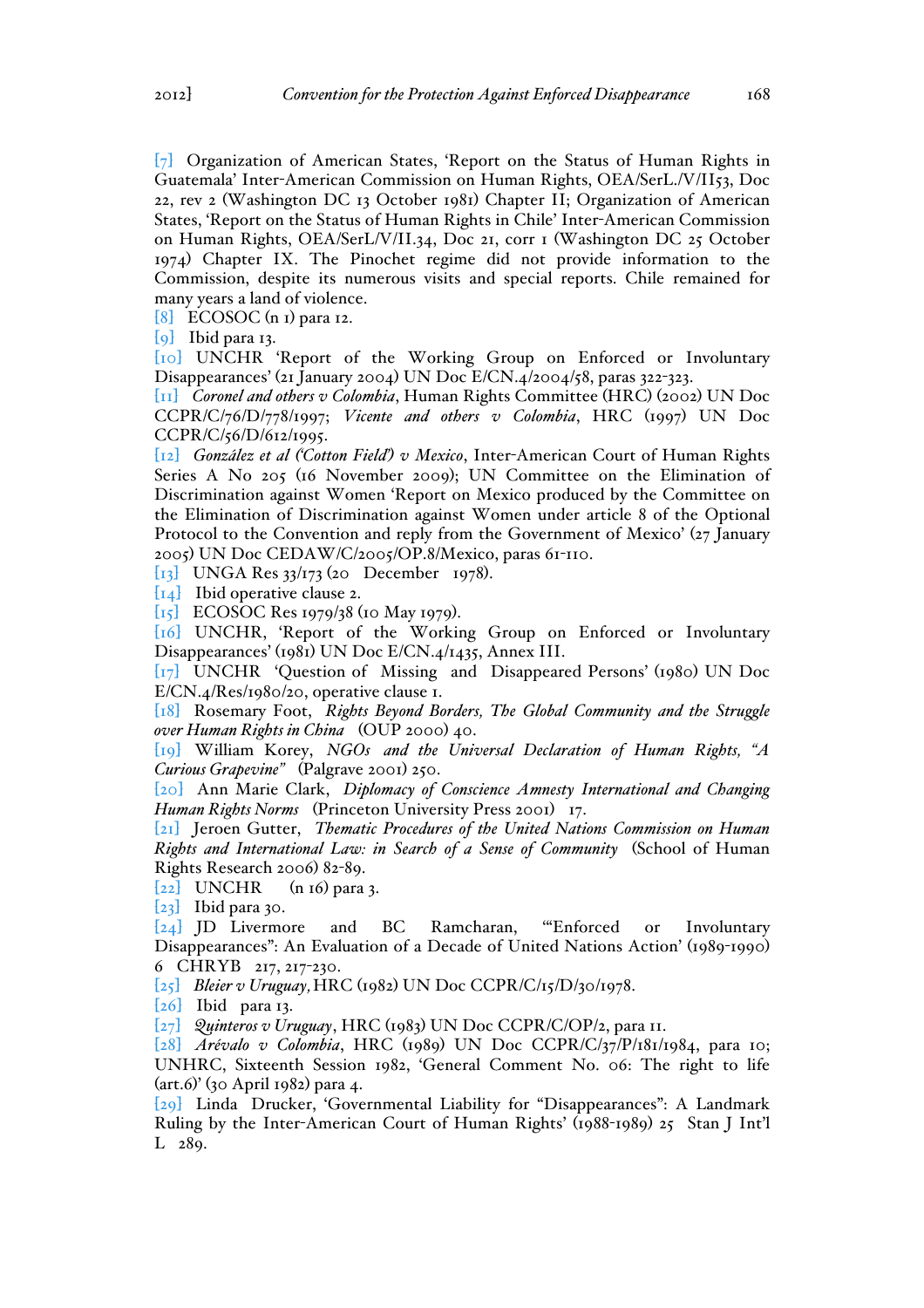[30] *Velásquez-Rodriguez v Honduras*, Inter-American Court of Human Rights Series C No 4 (29 July 1988).

[31] Claudio Grossman, 'Disappearances in Honduras: The Need for Direct Victim Representation in Human Rights Litigation' 15 HastingsInt'l&CompLRev 363.

[32] *Velásquez-Rodriguez v Honduras* (n 30) para 131; *Fairén-Garbi and Solís-Corrales v Honduras*, Inter-American Court of Human Rights Series C No 6 (15 March 1989) para 127.

[33] *Velásquez-Rodriguez v Honduras* (n 30) paras 130, 188.

 $\begin{bmatrix} 34 \end{bmatrix}$  Ibid (n 30) para 158.

[35] *Godínez-Cruz v Honduras*, Inter-American Court of Human Rights Series C No 5 (20 January 1989) para 154b(i).

[36] *Caracazo v Venezuela*, IACHR Series C No 58 (11 November 1999); *Blanco Romero v Venezuela*, Inter-American Court of Human Rights Series C No 137 (28 November 2005).

[37] *Caballero-Delgado and Santana v Colombia*, Inter-American Court of Human Rights Series C No 22 (8 December 1995).

[38] *Fairén-Garbi and Solís-Corrales v Honduras* (n 32) paras 157-158.

 $\overline{[39]}$  UNGA Res 47/133 (18 December 1992) UN Doc A/47/49. The UNWGEID was assigned to report any obstacles during its application and to monitor its implementation in the member-states (an expansion of its mandate), UNCHR 'Report of the Working Group on Enforced or Involuntary Disappearances' (1994) UN Doc E/CN.4/1994/26, para 74.

 $[40]$  ECOSOC (n I) para 44.

[41] OAS, 'Inter-American Convention on Forced Disappearance of Persons' General Assembly Res AG Res 1256 (XXIV-O/94) (Belem Do Para 6 September 1994).

[42] T Scovazzi and G Citroni, The Struggle against Enforced Disappearance and the 2007 United Nations Convention (Martinus Nijhoff Publisher and VSP 2007) 191.

[43] *Çakici v Turkey*, App no 23657/94 (ECHR, 8 July 1999); *Ismail Ertak v Turkey*, App no 20764/92 (ECHR, 9 May 2000); *Tas v Turkey*, App no 24396/94 (ECHR, 14 November 2000); *Ciçek v Turkey*, App no 25704/94 (ECHR, 27 February 2001).

[44] Irum Taqi, 'Adjudicating Disappearance Cases in Turkey: An Argument for Adopting the Inter-American Court of Human Rights' Approach' (2000-2001) 24 Fordham Int'l LJ 940, 966-967.

[45] *Kurt v Turkey*, App no 24276/94 (ECHR, 25 May 1998) paras 99, 107.

 $[46]$  Scovazzi and Citroni (n 42) 190.

[47] Carla Buckley, 'The European Convention on Human Rights and the Right to Life in Turkey' (2001) 1 HumRtsLRev 35, 55-64.

[48] In the *case of Timurtaşv Turkey*, the ECHR set a very high threshold of six and a half years, to presume the victim's death. *Timurtaşv Turkey*, App no 23531/94 (ECHR, 13 June 2000) paras 82-86.

[49] *Baysayeva v Russia*, App no 74237/01 (ECHR, 5 May 2007) para 119.

[50] *Mahmut Kaya v Turkey*, App no 22535/93 (ECHR, 28 March 2000) paras 342- 343.

[51] UNCHR 'Report of the sessional working group on the administration of justice (1998) UN Doc E/CN.4/Sub.2/1998/19, Annex.

[52] UNCHR Res 46 (2001) UN Doc E/CN.4/2001/46, para 12.

 $\overline{[53]}$  ibid.

 $[54]$  ECOSOC (n I) para 97.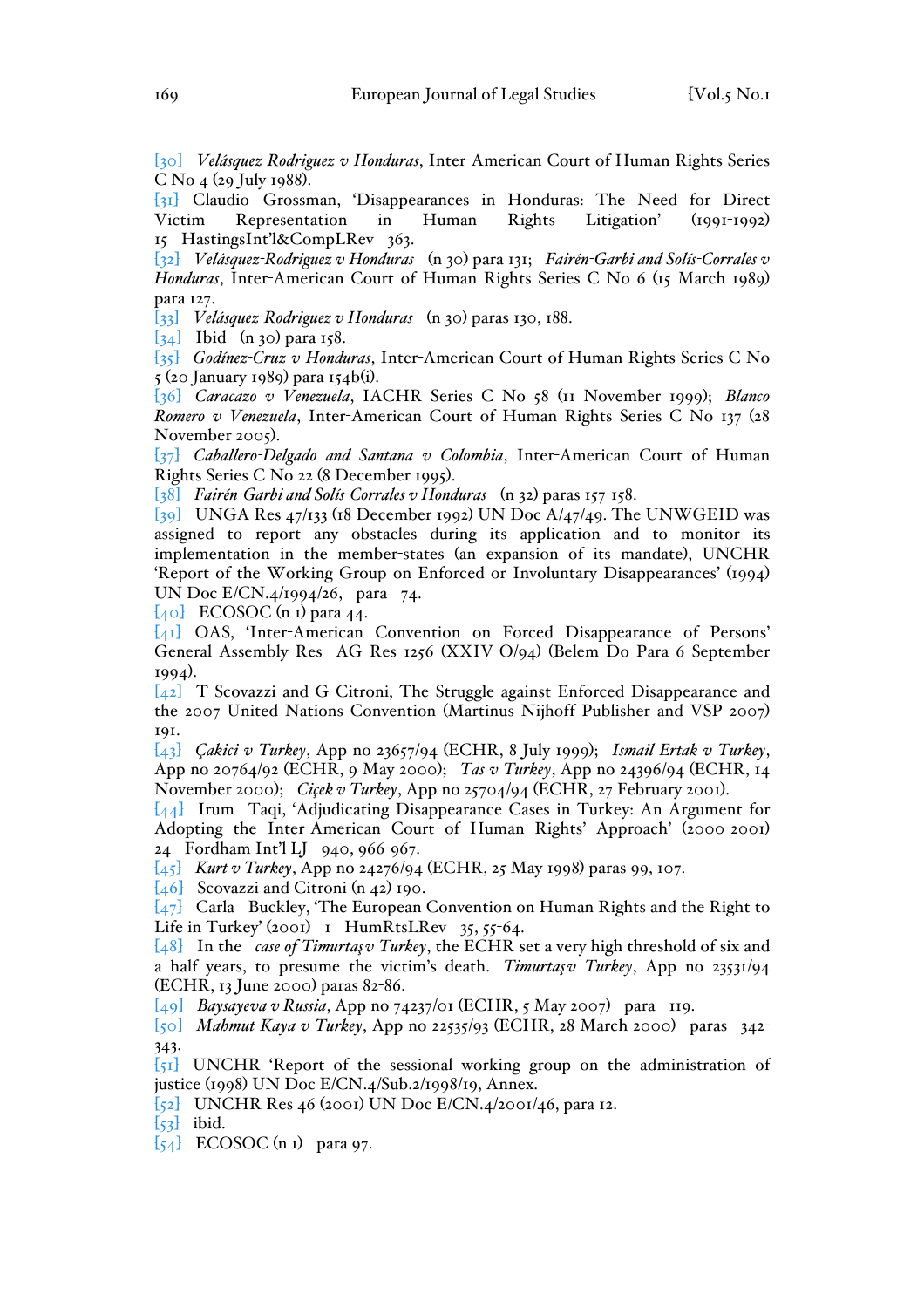$\left[55\right]$  UNCHR, 'Report of the Intersessional Open-Ended Working Group to Elaborate a Draft Legally Binding Normative Instrument for the Protection of All Persons from Enforced Disappearances' (2004) UN Doc E/CN.4/2004/59.

[56] UNCHR, 'Report of the Intersessional Open-Ended Working Group to Elaborate a Draft Legally Binding Normative Instrument for the Protection of All Persons from Enforced Disappearances' (2005) UN Doc E/CN.4/2005/66.

[57] UNGA 'Implementation of General Assembly Resolution 60/251 of 15 March 2006 Entitled "Human Rights Council"' (23 June 2006) 1st Session (2006) UN Doc A/HRC/1/L.2; UNGA 'Report of the Third Committee' (6 December 2006) 61st Session (2006) UN Doc A/61/448, para 27; UNGA Res 61/177 (12 January 2007) UN Doc A/Res/61/177.

[58] UNGA 'Verbatim Record' (20 December 2006) UN Doc A/61/PV.82, 3.

[59] UNCHR, 'Report of the Working Group on enforced or involuntary disappearances' (1998) UN Doc E/CN.4/1999/62.

[60] Characterizations varied from forced, enforced, involuntary, to political or even systematic. HM Kleinman, 'Disappearances in Latin America: A Human Rights Perspective' (1986-1987) 19 NYU J Int'l L & Pol 1033, 1033.

[61] Jan Egeland, 'Political "Disappearances" – A Challenge for Humanitarian Law' (1982) 51 Nordisk Tidsskrift Int'lRet 189, 189.

 $[62]$  UNGA Res 47/133 (n 39) operative clause 1.

[63] UNHCHR 'Enforced or Involuntary Disappearances' (Geneva 2009) UN Doc Fact Sheet No.6/Rev.3, 6.

[64] Gabriella Citroni and Tullio Scovazzi, 'Recent Developments in International Law to Combat Enforced Disappearances' (2009) 3*Revista Internacional de Direito e Cidadania* 89, 93.

 $[65]$  ECOSOC (n I) 70.

[66] UNCHR, 'Report of the Working Group on enforced or involuntary disappearances' (1996) UN Doc E/CN.4/1996/38, para 55.

[67] UNCHR, 'Report of the Working Group on enforced or involuntary disappearances' (1983) UN Doc E/CN.4/1984/21, para 178.

[68] Report of the Working Group on enforced or involuntary disappearances (n 66) para 51.

[69] Citroni and Scovazzi (n 64) 92-93.

[70] UNCHR (n 56) para 17.

 $[71]$  UNCHR (n 55) para 20.

 $[72]$  UNCHR (n 56) para 19.

[73] *Gangaram-Panday v Suriname*, Inter-American Court of Human Rights Series C No 16 (21 January1994).

 $[74]$  This approach differs from the one the ECHR follows. For the ECHR, a disappearance is an 'aggravated form of arbitrary detention'. For that reason, the Court finds it important that the disappeared were last seen in custody by governmental authorities. The Convention focuses on deprivation of liberty as well, but it does not treat it as a prerequisite for a disappearance to occur. *Orhan v Turkey*, App no 25656/94 (ECHR, 18 June 2002) paras 265, 278; *Tekdag v Turkey*, App no 27699/95 (ECHR, 15 January 2004) paras 66, 68.

[75] UNCHR, 'Report of the Working Group on enforced or involuntary disappearances' (2004) UN Doc E/CN.4/2004/59, para. 21.

[76] *Cantoral-Benavides v Peru*, Inter-American Court of Human Rights Series C No 69 (18 August 2000) paras 90-91; *Neira-Alegría et al v Peru*, Inter-American Court of Human Rights Series C No 20 (19 January 1995).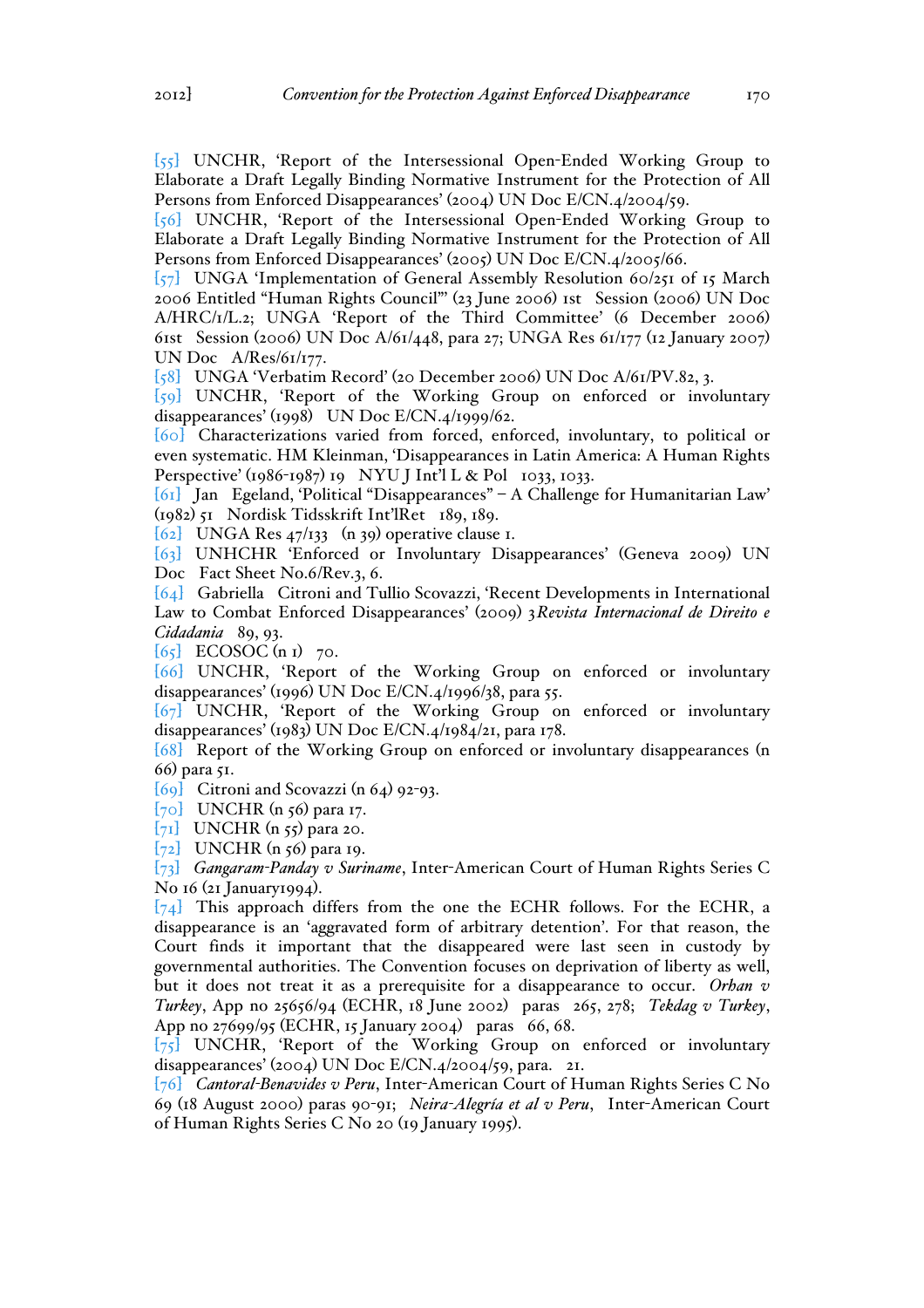[77] UNWGEID, 'General Comment on the Definition of Enforced Disappearance' para 7 <http://www2.ohchr.org/english/issues/disappear/links.htm> accessed 3 June 2012.

[78] For the sake of coherent argumentation it is discussed before the second one.

[79] *Castillo-Páez v Peru*, Inter-American Court of Human Rights Series C No 34 (3 November 1997) para 58.

[80] UNCHR, 'Report of the Intersessional Open-Ended Working Group to Elaborate a Draft Legally Binding Normative Instrument for the Protection of all Persons from Enforced Disappearances' (2006) UN Doc E/CN.4/2006/57, paras 16-29.

[81] Civil and Political Rights, Including Questions of: Disappearances and Summary Executions (n 1) para 73.

[82] James Crawford, 'Human Rights and State Responsibility' (12th Raymond & Beverly Sackler Distinguished Lecture Series, Thomas J. Dodd Research Centre, University of Connecticut, 25 October 2006) para <http://doddcenter.uconn.edu/dd/events/sackler/Crawford%20transcript.pdf> accessed on 3 June 2012.

[83] Ibid para 5.

[84] Ibid para 2.

 $[85]$  The case is more complicated in countries where both state actors and nonstate actors (usually opposition groups) resort to disappearances, so as to weaken the opponents.

[86] UNCHR, 'Report of the Intersessional Open-Ended Working Group to Elaborate a Draft Legally Binding Normative Instrument for the Protection of all Persons from Enforced Disappearances' (2003) UN Doc E/CN.4/2003/71, para 35.

[87] Susan McCrory, 'The International Convention for the Protection of All Persons from Enforced Disappearance' (2007) 7 Hum Rts L Rev  $545, 551$ .

[88] *Masacre de Pueblo Bello v Colombia*, Inter-American Court of Human Rights Series C No 140 (31 January 2006) paras 111-153.

[89] UNCHR (n 80) para 91.

[90] Federico Andreu-Guzmán, 'The Draft International Convention on the Protection of All Persons from Forced Disappearance' (2001) 62-63 *ICJ Review – Impunity, Crimes against Humanity and Forced Disappearance* 73, 79-80.

[91] UNCHR (n 80) para 93. See also, the statement made by the United Kingdom after the Convention's adoption: UNGA 'Verbatim Record' (n 58) 2.

[92] UNWGEID (n 77) para 7; UNCHR, 'Report of the Working Group on Enforced or Involuntary Disappearances' (2002) UN Doc E/CN.4/2002/79 para 365.  $[93]$  ECOSOC (n I) paras 73-74.

[94] UNHRC, 'Joint Study on Secret Detention of the Special Rapporteur on Torture & Other Cruel, Inhuman or Degrading Treatment or Punishment, the Special Rapporteur on the Promotion and Protection of Human Rights & Fundamental Freedoms while Countering Terrorism, the Working Group on Arbitrary Detention & the Working Group on Enforced or Involuntary Disappearances' (2010) UN Doc A/HRC/13/42, para 28.

[95] *Bazorkina v Russia*, App no 69481/01 (ECHR, 27 June 2006) para 167.

 $[96]$  OAS  $(n_4)$  article 2.

[97] *Bámaca-Velásquez v Guatemala*, Inter-American Court of Human Rights Series C No 70 (25 November 2000) para 121(b), (d); *The 19 Tradesmen v Guatemala*, Inter-American Court of Human Rights Series C No 108 (5 July 2004) para 84(a), (h).

[98] Nigel S Rodley, *Treatment of Prisoners under International Law* (3rd edn, OUP 1999) 333-334.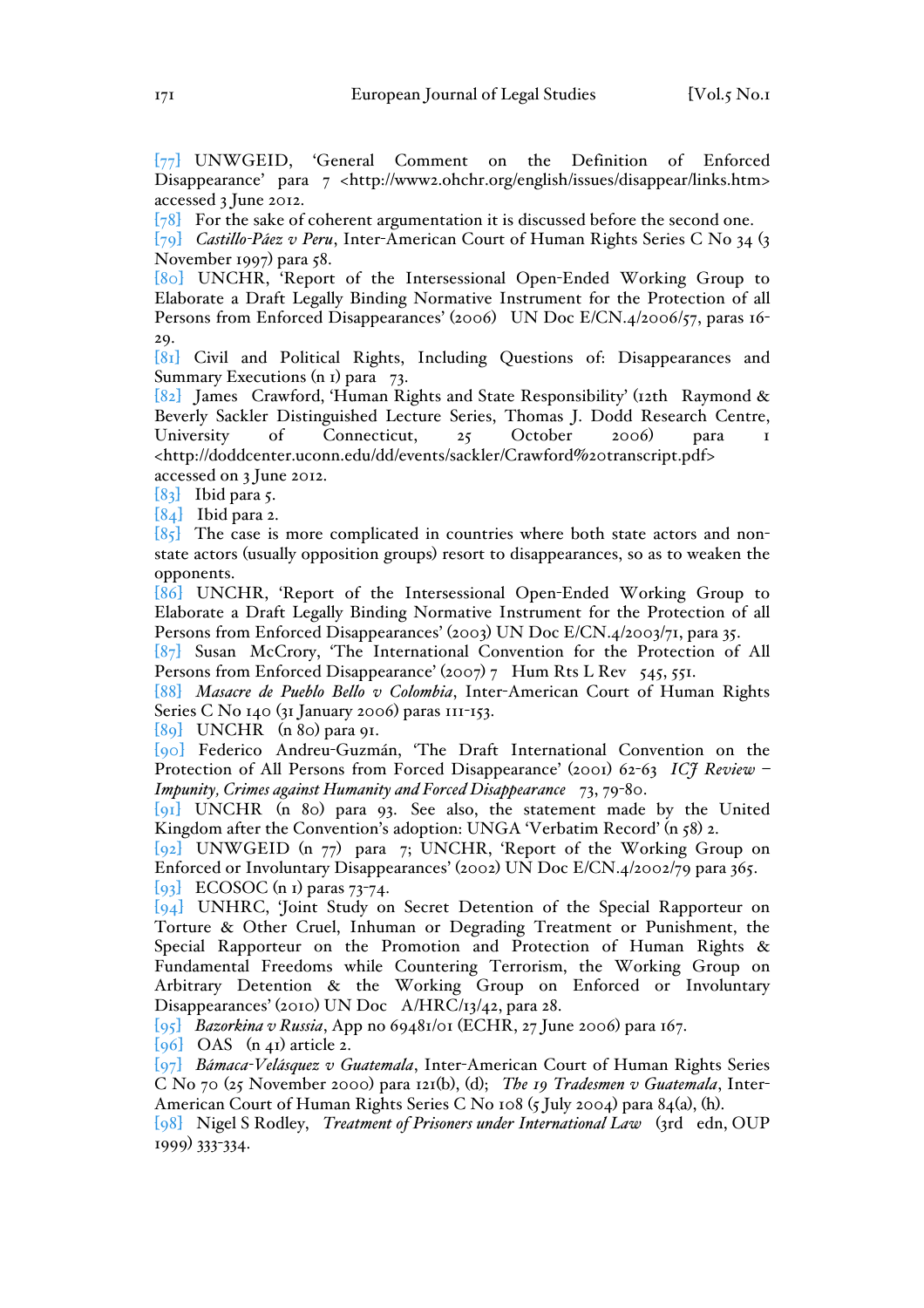[99] M Bator and J Vorenberg, 'Arrest, Detention, Interrogation and the Rights to Counsel: Basic Problems and Possible Legislative Solutions' (1966) 66 CLMLR 62, 71-72.

[100] Economic and Social Council 'Standard Minimum Rules for the Treatment of Prisoners' Res 663C (XXIV) (31 July 1957) Annex 1, principles 37-38; UNGA, 'Body of Principles for the Protection of All Persons under Any Form of Detention or Imprisonment' (9 December 1988) UN Doc A/Res/43/173, Annex, Principles 16, 19; Tullio Treves, 'The UN Body of Principles for the Protection of the Detained or Imprisoned Persons' (1990) 84 AmJInt'lL  $578, 581-582$ .

[101] UNCHR, 'Report of the Working Group on enforced or involuntary disappearances' (2003) UN Doc E/CN.4/2003/70, 3.

[102] Sarah Joseph et al, *Seeking Remedies for Torture Victims, A Handbook on the Individual Complaints Procedures of the UN Treaty Bodies* (World Organization Against Torture 2006) 170.

[103] S Marks and A Clapham, *International Human Rights Lexicon*(OUP 2005) 77.

[104] Roland D Crelinstern, 'Violence in Prisons/Torture' in Wilhelm Heitmeyer and John Hagan (eds) *International Handbook of Violence Research* (Kluwer Academic Publishers 2003) 189.

[105] UNCHR, Forty-fourth Session 1992, 'General Comment No. 20: Replaces general comment 7 concerning prohibition of torture and cruel treatment or punishment (Art.7)' (10 March 1992) para 6.

[106] *Lopez Burgos v Uruguay*, HRC (1981) UN Doc *CCPR*/C/1 3/D/52/1979 paras 11.5-11.6.

[107] *Suárez-Rosero v Ecuador*, Inter-American Court of Human Rights Series C No 35 (12 November 1997) paras 48-52.

[108] International Committee of the Red Cross, 'Report on the Treatment of 14 'High Value Detainees' in CIA Custody' 2007 (Washington 14 February 2007) 7,  $8 <$ http://assets.nybooks.com/media/doc/2010/04/22/icrc-report.pdf> accessed 3 June 2012.

[109] *Caldas v Uruguay*, HRC (1979) UN Doc *CCPR*/C/19/D/43/1979 para 14.

[110] *Aksoy v Turkey*, App no 21987/93 (ECHR 26 November 1996) para 78.

[111] *Mónaco v Argentina*, HRC (1995) UN Doc *CCPR*/C/53/D/400/1990 paras 2.1, 10.4; *Loayza-Tamayo v. Peru*, IACHR Series C No 33 (17 September 1997) para 46(c), (e), (f).

[112] *Jegatheeswara Sarma v Sri Lanka*, HRC (2003) UN Doc *CCPR/C/78/D/950/2000* para 9.6.

[113] Marguerite Feitlowitz, *A Lexicon of Terror: Argentina and the Legacies of Torture* (OUP 1998) 71; Paul Michell, 'English-Speaking Justice: Evolving Responses to Transnational Forcible Abduction after Alvarez-Machain' (1996) 29 Cornell Int'lLJ383, 389-390. Extraordinary renditions stood at the beginning as a synonym to the 'Ker-Frisbie Doctrine', a modern version of the *male captus bene detendus* maxim. [114] *Goiburú and others v Paraguay*, Inter-American Court of Human Rights Series C No 153 (22 September 2006).

[115] Joan Fitzpatrick, 'Rendition and Transfer in the War against Terrorism: Guantánamo and Beyond' (2002-2003) 25 LoyLAInt'l&CompLRev 457, 461.

[116] UNHRC, 'Report of the Working Group on Enforced or Involuntary Disapearances' (2007) UN Doc A/HRC/4/41, para 454.

[ $117$ ] Scovazzi and Citroni (n 42) 42.

[118] Mario Silva, 'Extraordinary Rendition: A Challenge to Canadian and United States Legal Obligations under the Convention against Torture' (2008-2009) 39 CalWInt'lLJ 313, 317.